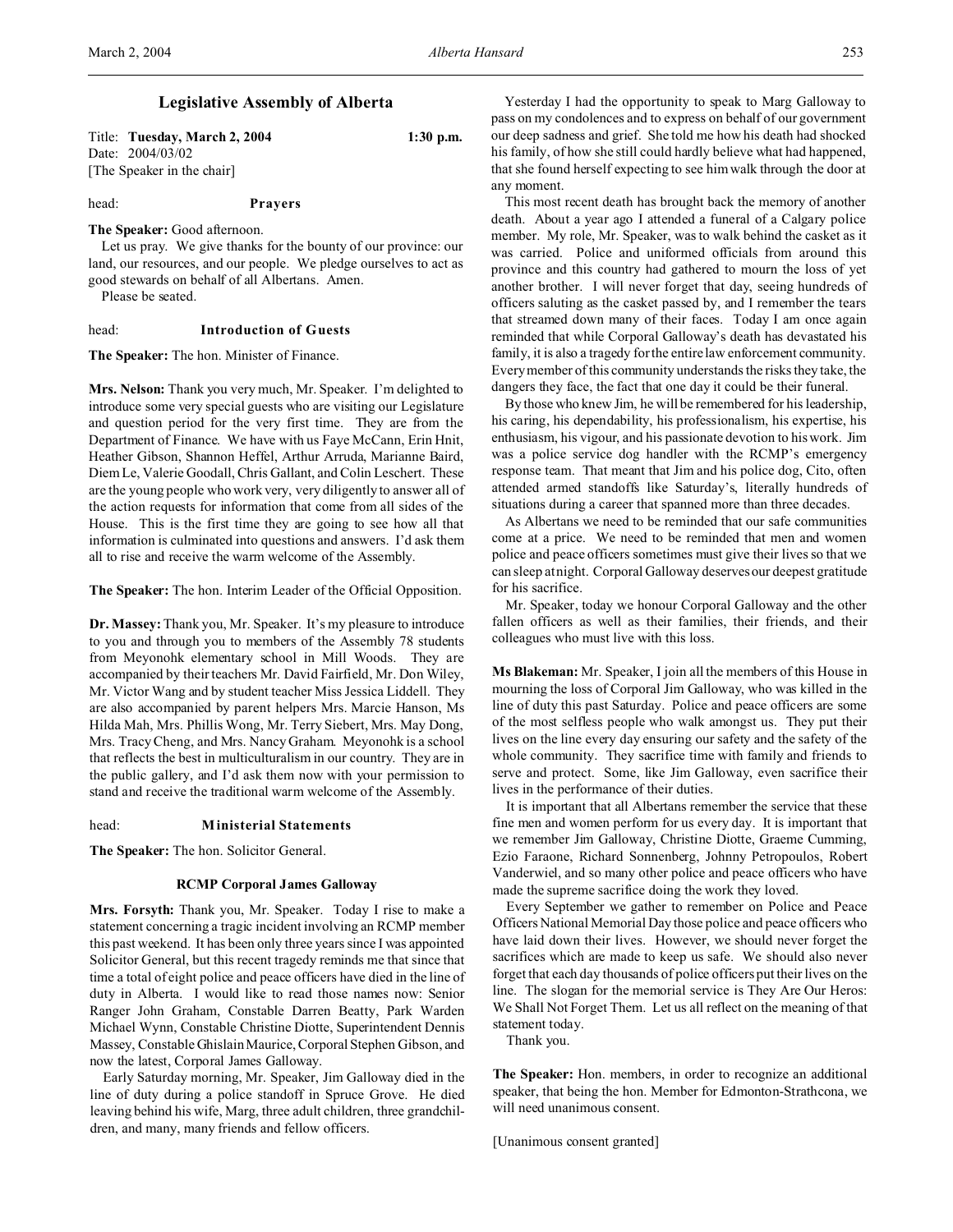**The Speaker:** The hon. Member for Edmonton-Strathcona.

**Dr. Pannu:** Thank you very much, Mr. Speaker. I wish to thank the House for this opportunity to briefly participate in this tribute to RCMP Corporal James Galloway, who died tragically in the course of fulfilling his duties as a police officer last weekend. Corporal Galloway, like all police officers who do so on a daily basis, placed himself in harm's way in the line of duty every day of his long service. All Albertans owe Corporal Galloway and other police officers a deep gratitude for the service they provide to keep our communities safe.

On behalf of my colleague the Member for Edmonton-Highlands and the New Democrat opposition I wish to convey my condolences to Corporal Galloway's wife, Margaret, to his children and grandchildren, and to all members of the Galloway family on this tragic loss. I also extend condolences to Corporal Galloway's friends and his fellow officers in the RCMP as well as other police services, by whom a death in the line of duty is so deeply felt.

# *1:40*

The circumstances in which Corporal Galloway died are doubly tragic, Mr. Speaker. Also dead is Mr. Martin Ostopovich, whose family is also mourning him, and I extend my condolences to this grieving family as well. In due time I trust that an inquiry into the circumstances that led to these tragic shooting deaths will be held to determine if such a tragic shooting could have been prevented and recommendations for how such tragedies can never be repeated. I sincerely hope that such an inquiry will also find answers and bring some closure for the grieving families and friends of the two men who died in such tragic circumstances last weekend.

Thank you, Mr. Speaker.

## head: **Oral Question Period**

**The Speaker:** First Official Opposition main question. The hon. Member for Edmonton-Gold Bar.

## **Electricity Deregulation**

**Mr. MacDonald:** Thank you, Mr. Speaker. On April 1, 1998, the Eight Billion Dollar Man, Dr. West, stood in this Assembly and said, "The full [extent] of Bill 27 is to bring forth a deregulated electrical system to the fullest benefit of the consumer, the customer, and Albertans." But Albertans stopped being fooled by this government about electricity deregulation when they saw nothing but their highcost power translated in their monthly bill. Now, my first question is to the Premier. Given that electricity deregulation has failed to deliver the fullest benefit to the consumer, the customer, and Albertans, when will this government do the right thing and unplug electricity deregulation?

**Mr. Klein:** Mr. Speaker, in answer to the last part of the hon. member's question, we don't plan in any way, shape, or form to unplug deregulation. Deregulation is here to stay. I would remind the hon. member that Alberta has gained over 3,000 megawatts of new power generation. That's a 30 per cent increase to Alberta's electricity supply since deregulation was introduced. In addition, investors have indicated that they propose investing close to \$6 billion by the end of 2006, which will bring another 5,400 megawatts of power on stream.

When we look at electricity, which the Liberals have failed to do – you know, they would rather talk about, well, the five-second sound bite, the Eight Billion Dollar Man, who was devalued yesterday to \$8 million and is now back up to \$8 billion. But looking at the price of electricity, it's clear that prices in Alberta have gone down since 2001 when deregulation was introduced. The average pool price of electricity in 2001 was 7.1 cents per kilowatt hour. The average pool price last year was 6.3 cents per kilowatt hour, and the average price so far in 2004 is 5.3 cents per kilowatt hour.

I have a chart, Mr. Speaker, that I would be more than happy to table with the Assembly, that shows the month-to-month breakdown and yearly averages of the pool prices. I would be happy to table it. It's time they started to tell the truth.

**The Speaker:** The hon. member.

**Mr. MacDonald:** Thank you, Mr. Speaker. Again to the Premier: given that the Premier on March 25, 1998, stated in this House in regard to electricity that "competition equals lower prices," how can the Premier now admit last week to Albertans that electricity competition may never equal lower prices?

**Mr. Klein:** Mr. Speaker, I went through that last week, and I explained to this Assembly and to the hon. member – but, obviously, he wasn't listening – that the price of commodities generally goes up. Electricity is a commodity like natural gas, like wheat, like barley, like coal, like gold, like silver, like diamonds. Like everything else the price incrementally goes up. Hopefully, we can stabilize the price of electricity, and hopefully if more competition comes on stream, it will go down. But the price of the commodity generally goes up. It's going up everywhere throughout North America.

**Mr. MacDonald:** Again, Mr. Speaker, to the Premier: given that the Eight Billion Dollar Man, Dr. West, said this about electricity deregulation on April 22, 1998, in this House, "It will bring tremendous competition that will put downward pressure on prices" – and we know that this hasn't happened; ask any Albertan with a power bill – will the Premier now admit that electricity deregulation has failed to deliver on any of the promises made by Dr. West whenever we debated this in 1998?

**Mr. Klein:** No, Mr. Speaker. It has not failed by any stretch of the imagination, and I know that the hon. member has a very vivid imagination.

To put more light and to bring forward some facts on this matter, I will have the hon. Minister of Energy respond.

## **The Speaker:** The hon. minister.

**Mr. Smith:** Thank you, Mr. Premier and Mr. Speaker. It's a pleasure for me to expose what has gone from a credibility gap from this member to actually a credibility chasm. This member has been at the point of tabling a press release that says that fog is the result of deregulation and then withdrawing that. He's had me in Oregon when, in fact, I was in Wetaskiwin. On and on go the credibility gaps of this member, and I think that today is a very good time to address that.

Not only did the Liberals, Mr. Speaker, support those quotes from Dr. West in the days of 1998 to 2001. We also see where provinces across Canada are wrestling with the very same problem that Alberta has solved. So, in fact, other jurisdictions, not only in North America but around the world, are looking at Alberta as being an example of being able to provide reasonable prices, reasonable generation, a good system that is open and transparent, a system that provides power when blackouts have occurred in other parts of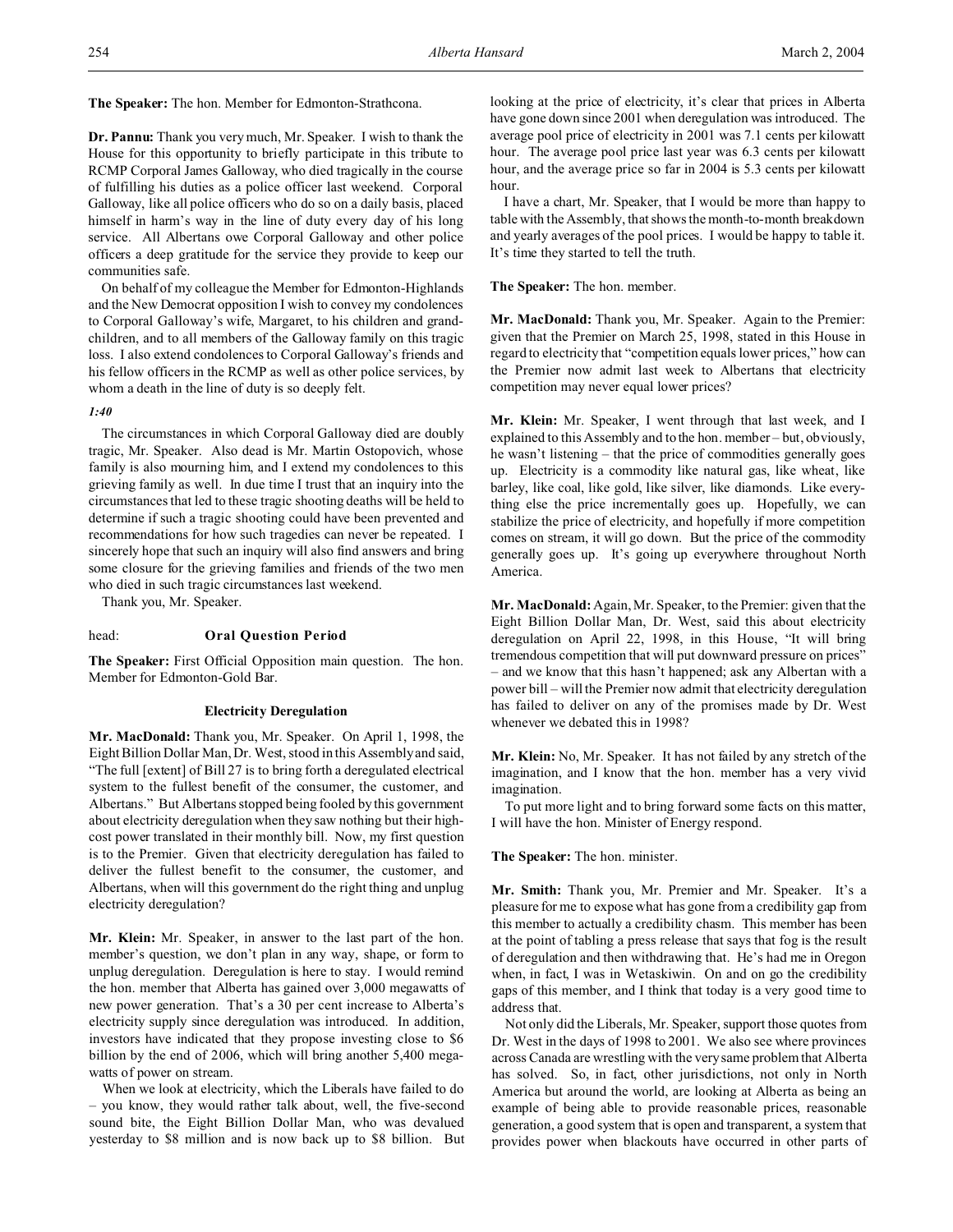North America causing billions – billions – of American dollars, billions of Canadian dollars in damage. That has not happened in this province. This member knows full well that there is compelling economic evidence as to the success of electrical deregulation in this marketplace.

**The Speaker:** Second Official Opposition main question. The hon. Member for Edmonton-Gold Bar.

**Mr. MacDonald:** Thank you, Mr. Speaker. The effects of jet lag are apparent.

Now, on March 13, 1998, in a letter to the Premier regarding electricity deregulation, Mr. Ron Southern, an influential Calgary businessperson, lamented former Energy minister Dr. West's determination to ram this unfair and unjust scheme through the Legislature on a poorly informed public. My first question is to the Premier. Why did this government force electricity deregulation on consumers when it was warned by Mr. Southern and many others that there were no economic benefits whatsoever to this unfair and unjust scheme?

**Mr. Klein:** Mr. Speaker, I was involved in discussions with Mr. Southern. They were long discussions, and his concern wasn't over deregulation. As a matter of fact, he indicated to me that he favoured deregulation. His concern was over the stranded costs of his assets, his power generating plants. It had nothing to do with deregulation. It had something to do with how he was going to be compensated for his stranded costs.

## **The Speaker:** The hon. member.

**Mr. MacDonald:** Thank you, Mr. Speaker. Again to the Premier: given that Mr. Southern also stated in that letter, quote, one department's determination is not an adequate substitute for clear foresight, prudence, and caution in this case, unquote, when will this government listen to the Alberta Association of Municipal Districts and Counties and others? The municipal districts and counties last fall passed an emergency resolution urging this government to abandon and unplug electricity deregulation. When will you do the right thing?

**Mr. Klein:** We are not going to abandon and unplug electricity deregulation, Mr. Speaker. I want to make that abundantly clear. So he can quit asking about it, and he can quit suggesting it. It's not going to happen.

Relative to Mr. Southern, I would challenge the hon. member to ask Mr. Southern today if he would go back to a regulated environment. I think his answer would be a lot different.

## *1:50*

**Mr. MacDonald:** Again, Mr. Speaker, to the Premier: given that Mr. Southern also said in 1998 during the electricity deregulation debate that electricity deregulation will force consumers . . .

# **Speaker's Ruling Oral Question Period Rules**

**The Speaker:** Hon. member, please. You know, I'm going to do this again. Oral questions, *Beauchesne*: a question "must be a question, not an expression of an opinion, representation, argumentation, nor debate . . . The question must be brief." Do I take it that we're now talking about a letter published in 1998, this being 2004? I'm sorry.

The hon. Member for Edmonton-Riverview.

Mr. MacDonald: Point of order.

**The Speaker:** Absolutely.

## **Mental Health Services**

**Dr. Taft:** Mr. Speaker, this past weekend a tragic incident between police and a gunman suffering from schizophrenia left two dead and a community in mourning. This government has continued with a long-term program of moving mental health patients out of institutions, but it has consistently failed to provide adequate resources in the community to support them. Police officers are left to respond to people suffering from many forms of mental illness, too often becoming front-line mental health workers. To the Minister of Health and Wellness: does the minister accept this incident as an isolated case?

**Mr. Mar:** Mr. Speaker, I've stood in this House on many occasions to talk about mental health programs in this province. In looking at our health care system not in the next year or the next two years but in the next 10 or 15 years, I've indicated that there are two things that loom large on our health care horizon. One is diabetes, and one is mental health. It's the reason why we have devoted much time and much effort to developing a provincial mental health strategy. It's the reason that we spent in the year 2003-2004 \$240 million on mental health services. That was an increase of 4.8 per cent from the previous year. We will always be able to find circumstances that are tragic, and I don't wish to politicize any individual's tragic circumstances, but we do have tremendous resources that we place toward the treatment of individuals with mental health problems.

Mr. Speaker, I hope that there will come a day when we will be able to look at a broken mind no differently than a broken arm, that we are able to integrate our mental health services into the health care system, that we'll be able to deal with issues without the stigma attached to those who suffer from mental illness. We are focused on trying to deliver services as best we can. We are placing resources in the community as we make the move to moving people out of institutional care and into our communities. We are in fact providing our resources at the community level for those individuals to get treatment.

We are moving forward, Mr. Speaker, on a mental health plan. We have protected the budget for mental health, and this has been something that we've done with the co-operation and the assistance and the input of stakeholders throughout this province. So I will not be drawn into a debate on the individual circumstances that may have occurred on the weekend, but we are making every effort that is reasonable to improve the mental health services in this province.

**Dr. Taft:** Well, given that a new mental health strategy is in final stages of development, can the minister tell us whether there will be an increase – an increase – in community support programs for persons with mental illness in Alberta?

**Mr. Mar:** Mr. Speaker, I've indicated my support, and I've tried to indicate my passion for the subject of mental health. We are again moving forward on an important plan, but matters of the budget are properly left for budget day, and there will be ample opportunity to discuss the sufficiency of resources for mental health services.

**Dr. Taft:** Well, to the Solicitor General: given that confrontations between police and persons with mental health problems too often have tragic consequences, is the Solicitor General prepared to review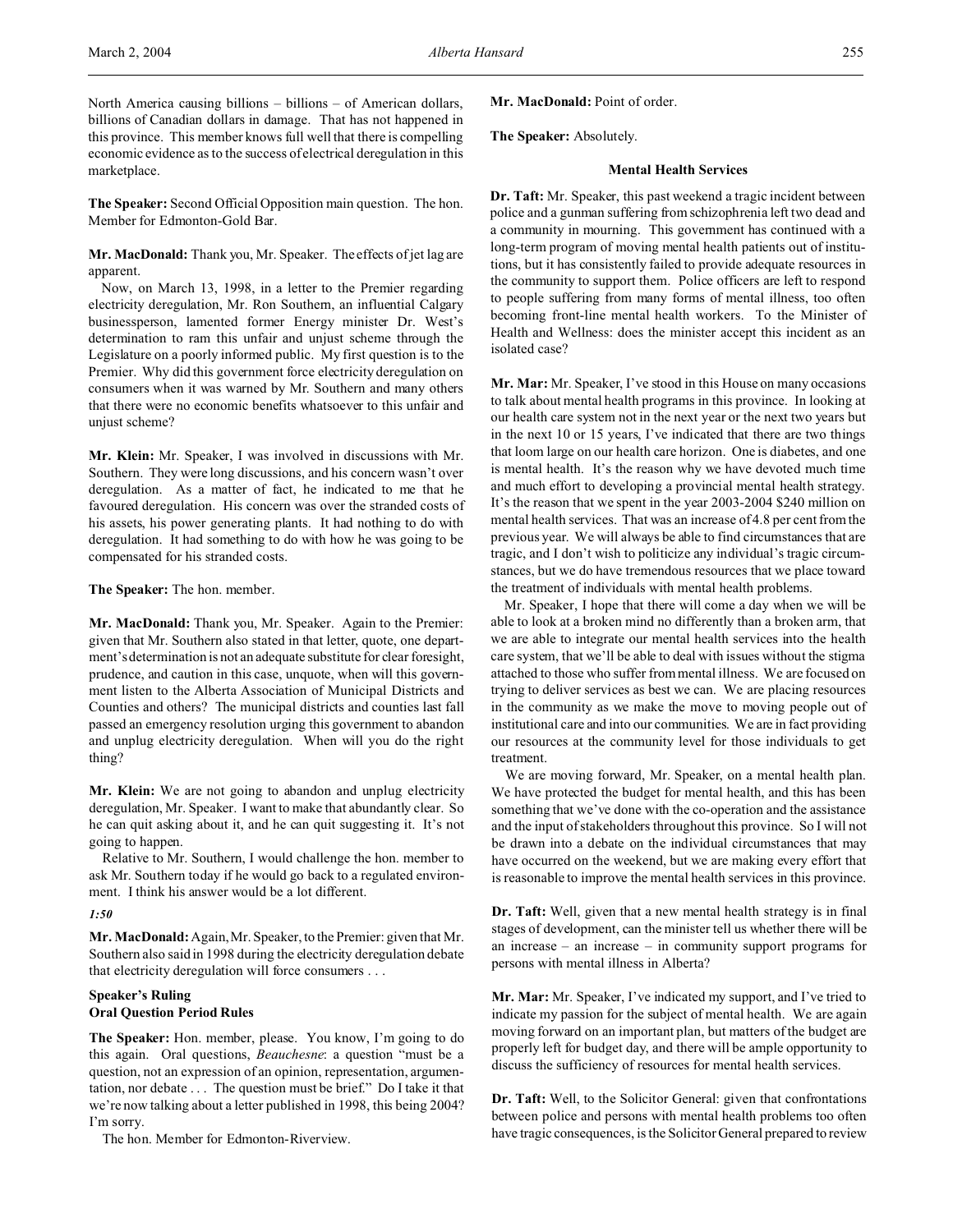training that's provided to police officers in light of the current situation?

Thank you.

**Mrs. Forsyth:** Mr. Speaker, I'm absolutely appalled at the questions coming from this member. We have a family out there that is in deep grieving right now, and to politicize an incident that happened on Saturday is, in my mind, unthinkable. We are going to have a review of the incident that happened, a very clear review. The RCMP in this province want to know what happened; the family wants to know what happened. What I'm going to say right now is: drop the crap; let the family grieve at this particular time.

**The Speaker:** The hon. leader of the third party, followed by the hon. Member for Bonnyville-Cold Lake.

## **Cattle Industry**

**Dr. Pannu:** Thank you, Mr. Speaker. Until now this government has refused to call an independent investigation into 800 million federal and provincial dollars spent so far on the BSE crisis. Relying on some internal study done by the same officials responsible for doling out the money will not be independent and doesn't pass the smell test. My question is to the Premier. With farm bankruptcies looming, cattle producers beginning to lose hope, high beef prices in grocery stores, and record profit margins for meat packers, what more information does the Premier need before calling an independent inquiry into what is already compelling evidence of something gone seriously wrong with the government's relief plan?

**Mr. Klein:** Mr. Speaker, I'll have the hon. Deputy Premier reply in more detail, but I would like to preface perhaps her remarks with a statement, and that statement is thus. Ninety per cent of our emergency funding for mad cow disease, BSE, which, by the way, can't be resolved through money alone – somewhere and sometime, and maybe the hon. leader of the third party can get on board, the international community needs to talk about the stupidity of the international protocols affecting this so-called disease or affliction. It is not like measles or chicken pox. The chances of getting it are, I'm told, 1 in 10 billion meals, and that's if you eat spines and brains and eyeballs and tonsils and other kinds of crap.

But getting back to the issue, 90 per cent of our BSE funding went to programs designed to get money into the hands of cattle owners and to move cattle through the marketplace. Mr. Speaker, that's what they did. Producers got close to break-even prices for their cattle, and we moved nearly 1.2 million head through the marketplace because of our programs.

**The Speaker:** The hon. leader.

**Dr. Pannu:** Thank you, Mr. Speaker. To the Premier again: what specific evidence of price gouging would satisfy the Premier and lead him to call for an independent inquiry into the claims being made of profiteering and waste of public dollars being made by the beef industry itself?

**Mr. Klein:** Well, Mr. Speaker, if the hon. member has conclusive evidence relative to price-fixing or gouging or any other inappropriate activity, present that to the Competition Bureau. There is a federal agency that is responsible and acts very quickly, I'm given to understand, when there are allegations of price-fixing. If he has a quite specific allegation, stand out there publicly, make the allegation, and then pass the allegation and any evidence he might have on

to the Competition Bureau. They're in a position to investigate thoroughly any allegations of price-fixing.

Mr. Speaker, I'll have the hon. minister respond.

#### *2:00*

**Mrs. McClellan:** Well, Mr. Speaker, as a matter of interest to the House, I'm sure, and certainly of information to the hon. member the Commissioner of Competition for the Competition Bureau has appeared before the Standing Committee on Agriculture and Agri-Food Canada, and in fact he was referring to a study on the pricing of beef at the slaughter, wholesale, and retail levels in the context of the BSE crisis in Canada.

If I may just be permitted to quote very briefly – and I would be happy to table this; it's a public document – he states:

On the basis of the information available to date, I have no reason to believe that the Competition Act has or is about to be contravened. That being said, I would like to assure the Committee that I continue to examine this important issue that is so critical to this Committee, farmers and ranchers and Canadian consumers and I will not hesitate to take appropriate action if I uncover information which points to a potential breach of the Act.

Mr. Speaker, clearly, this has been and is being reviewed by the Competition Bureau, which is the correct and proper agency to do this.

In Alberta, Mr. Speaker, we have determined that it's important for us to look at Alberta pricing. We expect to have an analysis, as complete as we possibly can do, on this issue by the end of the week, and I have said that I will share that information.

**The Speaker:** The hon. member.

**Dr. Pannu:** Thank you, Mr. Speaker. Given the recent \$1.28 billion jury award in the U.S. against Lakeside Packers' parent, Tyson Foods, for fixing cattle pricing, when is the Premier going to take his head out of the sand and acknowledge that the same kind of pricefixing could be happening right here in Alberta?

**Mr. Klein:** Mr. Speaker, you know, I take great exception to the way the hon. member is wording this: could, might have. You know, this is innuendo at its absolute worse. No one in this government condones gouging or price-fixing. Indeed, there are agencies with huge investigative powers to determine whether in fact this is taking place, and I would ask the hon. member again that if he has concrete evidence, not innuendo but concrete evidence, then please give it to the Competition Bureau, and they will thoroughly investigate this matter.

Mr. Speaker, I will say that finger pointing and accusations and innuendo of excessive profits are the last things we need right now. What we do need is an industry and political movements that will work together to find new markets and develop new products and open old borders and get the message out relative to the ridiculousness of the international protocols surrounding this affliction, BSE.

You know, there were accusations last year that feedlots were taking all the profits. I don't know if we heard the same rhetoric from the NDs or not. The year before, some accused farmers of excessive profits on hay during the drought. I recall that quite specifically.

The fact is that in an open market there are always some that will profit and some that will lose, and that's the nature of a free market. I know that the NDs can't understand that because they don't believe in free markets.

**The Speaker:** Hon. members, we're getting into a debate here now. That's not the purpose of question period.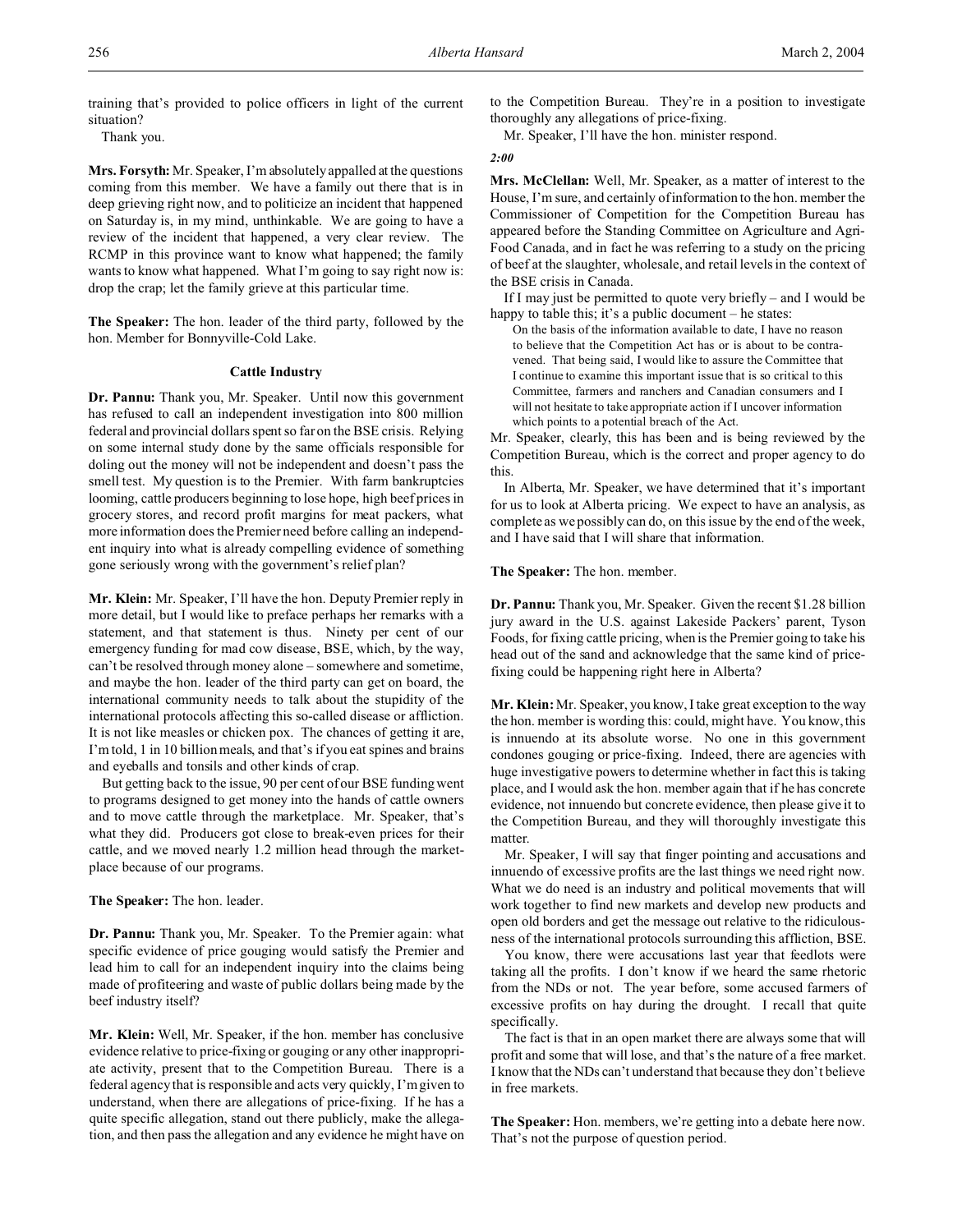The hon. Member for Bonnyville-Cold Lake, followed by the hon. Member for Edmonton-Riverview.

# **Aboriginal Consultation on Resource Development**

**Mr. Ducharme:** Thank you, Mr. Speaker. In May of 2003 during the budget presentations the Minister of Aboriginal Affairs and Northern Development identified that \$6 million had been allocated for the development of an aboriginal consultation policy for resource development. My question is for the minister. The resource industry wants to know: what have you done with this \$6 million?

## **The Speaker:** The hon. minister.

**Ms Calahasen**: Thank you, Mr. Speaker. First of all, the \$6 million was targeted for building cross-ministry capacity and co-ordination. I've said in this House many, many times over that the \$6 million was to make sure that government built its capacity. The expenditure to date is approximately \$4.3 million out of \$6 million. By building capacity, we talk about hiring, training, educating staff with the skill set to meet face to face with First Nations and industry leaders.

Secondly, Mr. Speaker, on research, document collections, supplies, travel, stakeholder meetings, and of course administrative services. The breakdown for each ministry is as follows.

**The Speaker:** That's way too much to be expected in the question period.

The hon. member.

**Mr. Ducharme:** Thank you, Mr. Speaker. My last supplemental is also to the same minister. Can the minister explain what the travelling and training has accomplished in developing these policies?

**Ms Calahasen:** Well, Mr. Speaker, I know that the breakdown of the ministry costs certainly can be tabled later. However, we held 735 meetings with stakeholders all over the province. There are, after all, 47 First Nations in Alberta and over a thousand industry members, and the key to the process has been the ability to personally meet with First Nations. Anyone who knows First Nations understands that that relationship is a very important component. We held our first round of meetings. We have gone back to validate what we heard. We will continue to do this to ensure that we have a made-in-Alberta process.

We also want to ensure that we meet with industry representatives for their input, and, Mr. Speaker, I have committed to meet with First Nations as soon as we have the next to the final draft to ensure that they know what it is that we're going forward with in government.

## **Ophthalmology Services in Calgary**

**Dr. Taft:** Mr. Speaker, yesterday the Minister of Health and Wellness confirmed that he declared an emergency shortage of pediatric ophthalmologists in Calgary and then allowed two ophthalmologists from South America to be brought to Calgary. To the Minister of Health and Wellness: can the minister explain why ophthalmologists from out of country are being brought into the country to work in a private clinic owned by the chief of ophthalmology of the region while other ophthalmologists in Calgary are being underutilized?

**Mr. Mar:** Mr. Speaker, I think most Albertans and most Canadians

would applaud bringing in physicians from other parts of the world. This province has been a leader in attracting health care professionals from around the country and from other parts of the world. We've gained more than 600 physicians over the last three years. We now have more than 14,000 postsecondary seats in health care.

We've started the first, that I am aware of, program of international medical graduates getting residencies in this province. There are some 160 physicians who were trained in other parts of the world who are not working as doctors now, but we're making an effort to bring those doctors up to speed with Alberta and Canadian standards of practice. We started out last year with eight residencies for international medical graduates, and we're moving this year to 12 residencies in the specialty areas and eight more in family practice for a total of 20. I note also that the federal government is making some effort at putting some resources into training international medical graduates so that they might participate here in Canada and provide much-needed services to Canadians.

Mr. Speaker, with respect to Dr. Maria Castro and Dr. Alberto Castro yesterday, one of them is employed by the University of Calgary and the regional health authority; that's Dr. Maria Castro. In order to get her to come here, it was her wish, her condition that we, in fact, be able to bring in Dr. Alberto Castro as well. Dr. Alberto Castro does work at the Holy Cross centre, but keeping in mind that many of the services provided by Holy Cross are under contract to the regional health authority, while he might not be working for the regional health authority directly, he is still providing services that benefit the public here in the province of Alberta.

#### **The Speaker:** The hon. member.

*2:10*

**Dr. Taft:** Thank you, Mr. Speaker. Will this minister admit that it's a conflict of interest for the head of ophthalmology of the Calgary health region to sponsor out-of-country specialists to work in his private clinic in Calgary while specialists already in Calgary go without allocations?

**Mr. Mar:** Dr. Maria Castro was sought by the regional health authority as being a pediatric ophthalmologist, a specialty which is a very difficult one to fill. The regional health authority satisfied me that they made an inquiry throughout Alberta, throughout Canada and could not find a pediatric ophthalmologist, Mr. Speaker. So Dr. Maria Castro from Colombia said that she was prepared to come if there would be work available for her husband, Dr. Alberto Castro. I've heard nothing but praise for the work that is being done by those two physicians. So if the hon. member is asking me if I would approve such a part 5 special designation again, I would.

**Dr. Taft:** Given that there are four specialists in Calgary already working as pediatric ophthalmologists, some of them underutilized, will this minister terminate the emergency designation for this specialist in Calgary?

**Mr. Mar:** Mr. Speaker, at a time when people are concerned with issues of wait lists and access to the health care system, I should think that it would be really quite a folly to do that.

**The Speaker:** The hon. Member for Lac La Biche-St. Paul, followed by the hon. Member for Edmonton-Glengarry.

## **Police Services**

**Mr. Danyluk:** Thank you very much, Mr. Speaker. Many communities in Alberta are struggling to pay the costs of providing police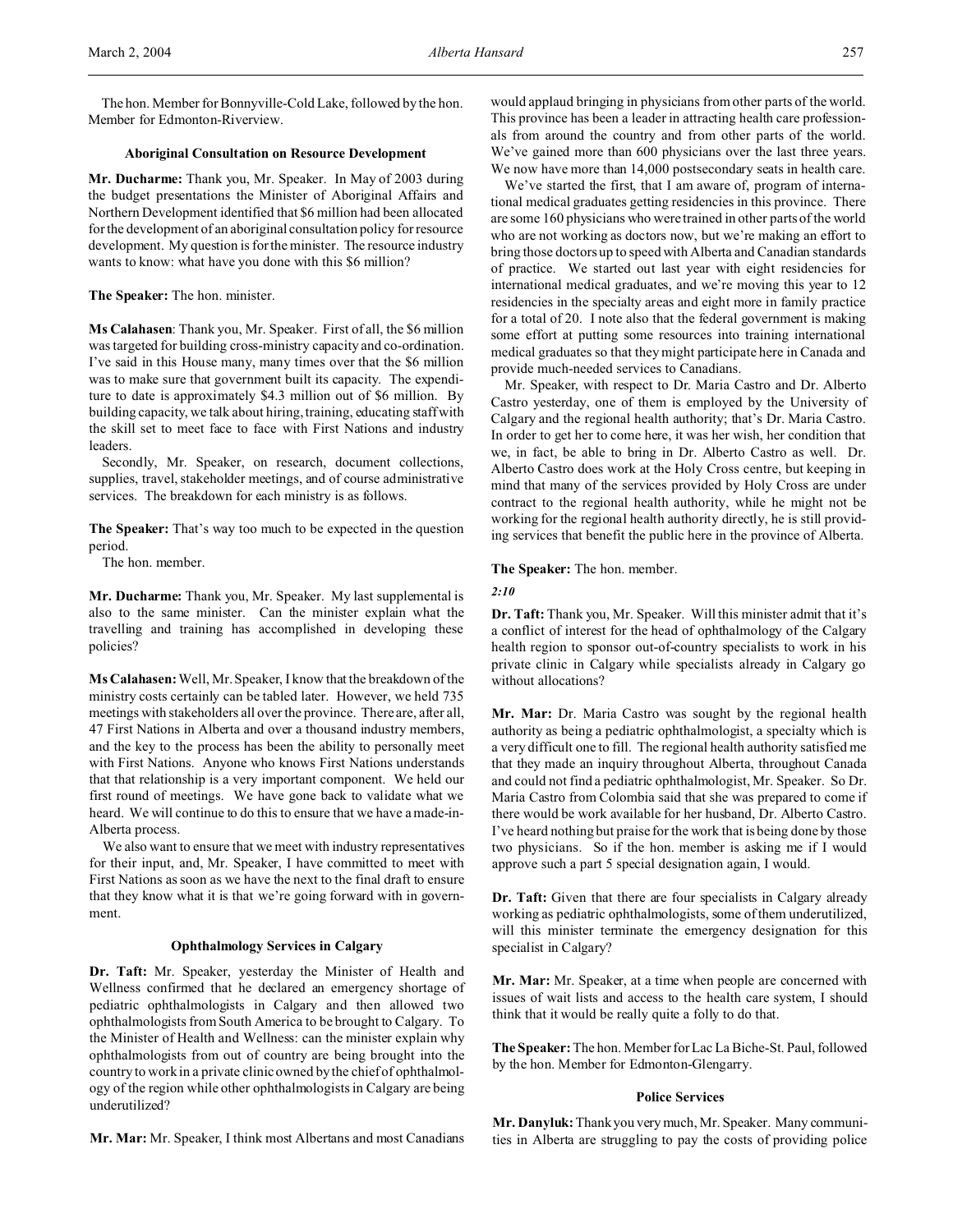services to their residents. The town of Lac La Biche in my constituency is an example of such a community, with a population just over 2,500 and where close to 50 per cent of taxation is dedicated to policing. In fact, the cost is so high that the town has considered the drastic step of dissolving itself, one reason being the difficulty to pay for the service and protection provided by the RCMP. My question is to the Solicitor General. Communities in Alberta argue that the threshold system is not the best resolution for policing. What alternatives can the minister see in assisting rural communities?

**The Speaker:** The hon. minister.

**Mrs. Forsyth:** Thank you, Mr. Speaker. The Member for Lac La Biche-St. Paul is right. Policing costs are a serious concern for many towns and cities right across this province, and the question of what alternatives would best address the problem is a tough one with no easy answers.

We have thought long and hard about the issue, reviewed the current funding formulas, and looked at many options in regard to how we can change this. We have consulted at great length with the AAMD and C and the AUMA to get their views, and they represent many, many communities in this province. In the end, Mr. Speaker, I believe we have come up with an alternative that will benefit all of the communities in this province.

There are financial implications attached to this, Mr. Speaker, and I look forward to budget day. I believe that we are going to solve a lot of policing problems in this province.

**The Speaker:** The hon. member.

**Mr. Danyluk:** Thank you very much, Mr. Speaker. My first supplemental to the same minister: not divulging any budget concerns, can she expand on what alternatives are possible and what has been looked at?

**Mrs. Forsyth:** Well, Mr. Speaker, it's a good question, and I have to be very careful in how I answer that without worrying about giving up some answers in regard to what we'll look forward to in the budget.

Mr. Speaker, we've looked at many, many things. We looked at population thresholds. We looked at per capita grants. We looked at: does everybody pay for policing? We looked at: what's the best solution to deal with the problem? As I mentioned earlier, in my first answer, we talked with the AUMA and the AAMD and C, who represent all of the communities in this province, came up with an answer, the first time we've had an agreement in 30 years with AUMA and AAMD and C. To the member, I think we're going to have some good news on budget day.

Thank you.

**The Speaker:** The hon. member?

**Mr. Danyluk:** No second supplemental.

## **Aging Provincial Infrastructure**

**Mr. Bonner:** Mr. Speaker, my questions today are for the Minister of Infrastructure. Why according to the 2003-2006 Infrastructure business plan is this ministry planning for a yearly decrease in the quality of provincial buildings?

**Mr. Lund:** Mr. Speaker, over a period of time all of the infrastruc-

ture that we're responsible for ages. When you look back to when a lot of the infrastructure was built, a lot of it is getting to be in that category of 25, 30, 40 years old. When you start talking about the mechanical systems in a lot of these structures, you'll find that when they were new, they had a life expectancy of 20, 25 years.

Coupled with that, because of the great economy that we have in the province of Alberta, the population has increased dramatically when you think of the fact that over the last five years just about every year the number of people that came to the province would be equal to a city just about the size of Red Deer. Those people didn't bring their roads, their schools, their hospitals, or any of those things with them.

So we've got a combination of effects here. We've got the fact that the infrastructure is aging, we've got the growth pressures, and of course we've got the aging population, which also adds to the need for those kinds of facilities.

There's a limited amount of dollars, so we have to try to stretch the dollars out as far as we can. We are being very honest. We are being straightforward, as are other ministries in their business plans, and we know that we can't do everything in one year. So, yes, there is an indication that there would be a decrease in the quality, from good to fair, in some of our structures, but that doesn't mean that they are dysfunctional.

**Mr. Bonner:** To the same minister, Mr. Speaker: according to the 2003-2006 Infrastructure business plan why are only 79 per cent of provincial buildings providing merely adequate functional service?

**Mr. Lund:** Well, I think I went into some length explaining my first answer, Mr. Speaker. The fact is that there are a limited number of dollars, and we have to make the best use of those dollars.

**Mr. Bonner:** To the same minister, Mr. Speaker: why is there no measure to determine what percentage of postsecondary institutions are providing adequate functional service?

**Mr. Lund:** Mr. Speaker, we are currently working in that area. One of the things that we are attempting to do now is not only assess the physical condition of all of the structures but also look at the functions that are being provided from those facilities. We haven't completed our work on the postsecondary institutions; therefore, we do not have that measurement. Those are questions, of course, that should be discussed when we're going through the business plan and the upcoming budget.

**The Speaker:** The hon. Member for Cardston-Taber-Warner, followed by the hon. Member for Edmonton-Mill Woods.

## **Cattle and Beef Trade Policy**

**Mr. Jacobs:** Thank you, Mr. Speaker. The Minister of Agriculture, Food and Rural Development travelled to Washington last week with many of her provincial colleagues for meetings with various American politicians, officials, and industry representatives. My question is to the Minister of Agriculture, Food and Rural Development. What next steps were discussed with respect to reopening borders to full cattle and beef trade?

**Mrs. McClellan:** Well, Mr. Speaker, it was a great opportunity to gather with ministers of agriculture and officials from across Canada to discuss these issues in Washington with politicians first and with the industry secondly. The goal of the meeting was to have frank,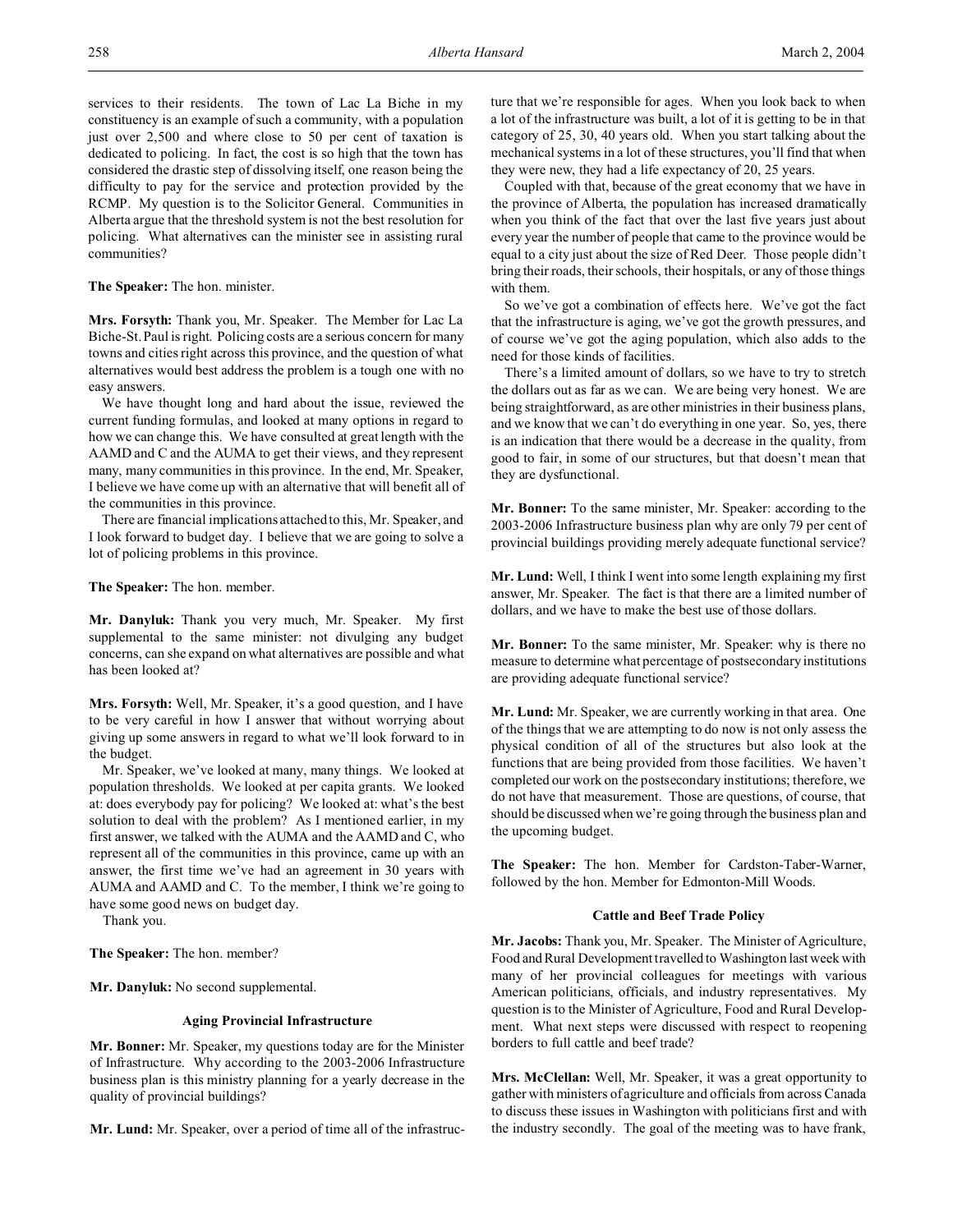open discussions and to get a sense as to where this whole thing was going. I believe the discussions were successful. I came back with a renewed belief in the fact that we will resume normal trade in the, hopefully, near future.

But it was definitely evident from the National Cattlemen's Beef Association, whose representatives we had lunch with, the National Processors Association, and the American Meat Institute, that we met with, that their goals are the same as ours. They want resumption of normal trade between our countries.

*2:20*

**The Speaker:** The hon. member.

**Mr. Jacobs:** Thank you, Mr. Speaker. My final question is for the same minister. The American Meat Institute, a participant in the Washington, D.C., meetings, recently wrote a letter urging Secretary Veneman to reopen the border immediately. How does this contribute to ongoing efforts to re-establish trade between our countries?

**Mrs. McClellan:** Well, no question that the American Meat Institute is an important player in the processing of agricultural products in the U.S. I would just quote two lines: "The [United States] has the authority and the credibility to lead the way in establishing a rational BSE trade policy. We urge you to take this critical first step." A second line I would read is, "We are writing to urge you to use the full range of your authority immediately to reestablish trade in cattle, beef and beef products produced in BSE minimal risk countries like Canada." Mr. Speaker, that's a very important support for moving that forward.

**The Speaker:** The hon. Interim Leader of the Official Opposition.

## **Children's Services**

**Dr. Massey:** Thank you, Mr. Speaker. The Department of Children's Services is currently evaluating a number of new companies. These companies will be hired to screen and to accredit agencies providing services for children in the province. My questions are to the Minister of Children's Services. Why are a number of separate companies needed to provide this screening and accreditation service?

**Ms Evans:** Well, Mr. Speaker, at this time it would be premature for me to comment too extensively except to say this. With so many activities in our department – including adoption, including the implementation of new legislation, the resources for children with disabilities legislation and the Child Welfare Act – there's a need not only to train staff but to make sure that all of the pieces are in place so that there's not only a smooth implementation but that there is service that continues in the best possible way. With changes in the legislation I think it's important for us to look at other options for training.

**Dr. Massey:** To the same minister: why is the department soliciting proposals from companies in the United States?

**Ms Evans:** Well, Mr. Speaker, you know, we've got a lot of wonderful advantages in Alberta, but we don't have a lock on everything. There are some amazing things that we've learned both in the adoption file situation and from certain resources with the disabilities file situation. The solicitation doesn't necessarily mean that there will be an outcome that's an American firm, but if we can find the best at the best possible price to do the best job, I would say that we have no question to look elsewhere for the best price.

**Dr. Massey:** Again to the same minister, Mr. Speaker: who will bear the cost of the work done by these companies? Will it be out of the Children's Services department budget, or will it come from the agencies?

**Ms Evans:** Well, Mr. Speaker, I believe that the hon. member opposite has gone right from A to Z on this situation. I'd be pleased to table what we're doing, how we're doing it, what the results will be, and who will pay for it.

**TheSpeaker:**Thehon. Member for Edmonton-Strathcona, followed by the hon. Member for Whitecourt-Ste. Anne.

#### **Cattle Industry**

*(continued)*

**Dr. Pannu:** Thank you, Mr. Speaker. The Minister of Agriculture, Food and Rural Development is asking cattle producers and Alberta consumers to trust the findings of an internal study our officials are doing into what may have gone wrong with the \$800 million BSE assistance program. She's asking that we trust our own ministry's review into whether meat-packing plants lowered cattle prices in response to the subsidy payments, thereby tripling their margins. A question to the minister: why should cattle producers and Alberta consumers have any confidence in an internal study prepared by the same ministry that administered BSE assistance in the first place as opposed to an independent inquiry to get to the bottom of things?

**Mrs. McClellan:** Well, Mr. Speaker, the member as usual is wrong, absolutely wrong. You know, it would be really interesting if they became interested in this subject more than once or twice a year. Then they'd be current.

In fact, I have said that I asked for a carcass evaluation, a review of those costs for my purposes, to try and understand whether there was an issue. I have one obvious difference with this hon. member: I like to deal in facts.

**The Speaker:** The hon. member.

**Dr. Pannu:** Thank you, Mr. Speaker. Does the minister believe that her ministry, that administered the \$800 million BSE assistance, has the necessary independence to get to the bottom of this mess? Or would they have an incentive to cover things up?

**The Speaker:** Well, there are two questions there, hon. minister.

**Mrs. McClellan:** And both of them are totally ridiculous, Mr. Speaker, and hardly deserve an answer.

In fact, in Alberta there has been just over \$600 million spent on BSE, \$400 million by the province and just over \$200 million by the federal government, Mr. Speaker. In fact, if this hon. member went out of Edmonton and discussed this issue with the agricultural community, they would know that they hold my department staff in the highest regard, as well they should.

**The Speaker:** The hon. member.

**Dr. Pannu:** Thank you, Mr. Speaker. My second supplementary is to the Premier. Why is the Premier assigning the Minister of Agriculture, Food and Rural Development to investigate herself?

**Mr. Klein:** Mr. Speaker, the simple answer is that I have the fullest confidence in a competent minister.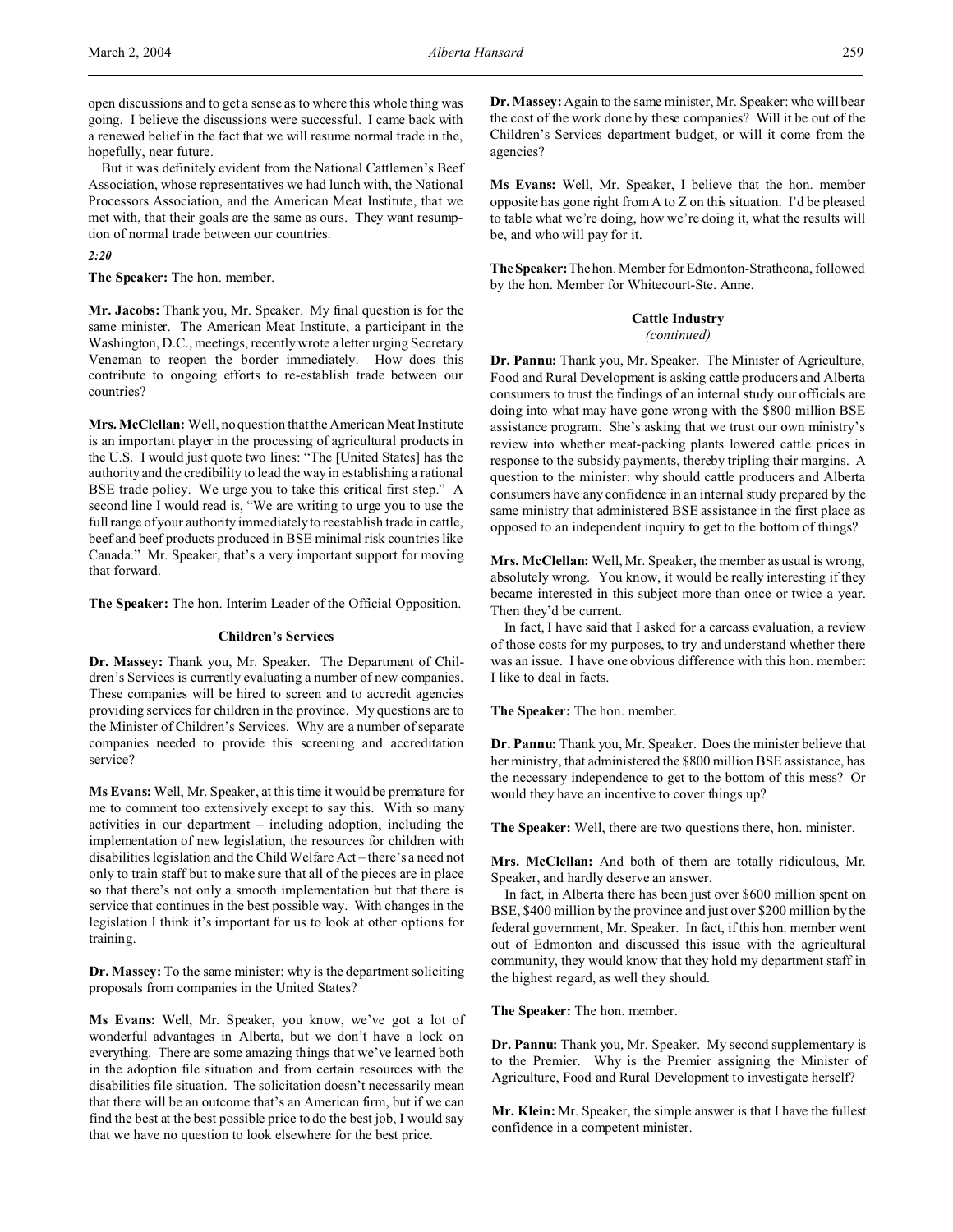**The Speaker:** The hon. Member for Whitecourt-Ste. Anne, followed by the hon. Member for Edmonton-Ellerslie.

## **Electricity Deregulation** *(continued)*

**Mr. VanderBurg:** Thank you, Mr. Speaker. As a member of the Advisory Council on Electricity I'm keenly aware that the government has actively taken action on many recommendations in the ACE report. My first question is to the Premier. What is the most current information from industry leaders on the progress of electricity deregulation?

**Mr. Klein:** Mr. Speaker, speaking to the policy of deregulation, Nancy Southern, the daughter of Ron Southern, last summer at the dedication of the power plant at the Oldman River dam said that this wouldn't have happened under a regulated system. She had nothing but praise for deregulation.

Speaking to the policy of deregulation, Mr. Speaker, Mr. Ron Southern, alluded to by the hon. Member for Edmonton-Gold Bar, in an August 2003 letter said, "Your policies have allowed the creation of an abundance of generation capacity and, while the transmission no doubt could use some future reinforcements and redundancy, it is in every respect a very robust system." He goes on to say, "Your determination to level the playing field and provide retail competition has been exemplary." He goes on to say, "I truly do believe you are on the threshold of a showcase for the world of successful deregulation of electricity and gas."

**The Speaker:** The document in question will be tabled.

**Mr. VanderBurg:** Mr. Speaker, my first supplemental to the Minister of Energy: given that energy costs are down from 2001 and 2002, the majority of calls I deal with are billing issues like true-ups, off-billing cycles, and reconciliation. When do you expect these types of concerns to be resolved?

**Mr. Smith:** Well, Mr. Speaker, I think that it's clear that we're on an ongoing pursuit of excellence in this model, and that hasn't changed. In fact, that pursuit of excellence is reflected in comments from members of the industry such as Mr. Southern, and they're also reflected in the ACE report, which is the Premier's Advisory Council on Electricity. We've never been afraid to face any issue head-on. We, in fact, did this. In fact, the commission came together on numerous issues, and we've put that on the web site, and I will be tabling that report in the House today.

Mr. Speaker, we will continue to be vigilant in the pursuit of excellence for consumer protection. That consumer is being protected both by the utilities advocate here as well as the competitive process in the marketplace, and it's reflected by lower prices in the marketplace, which is a sign of increased generation and an open access, nondiscriminatory transmission policy.

#### *2:30*

**Mr. VanderBurg:** Final question, again to the same minister: given that 20 of the best and brightest minds in electricity sit on the ACE committee, what will you do with this group now that the report is complete?

**Mr. Smith:** Well, Mr. Speaker, the member is one of those 20 best and brightest minds unless the commission is composed of 21 members.

This is an important commission. This is a commission that has

undergone a very, very direct examination of issues. Unlike the opposition, Mr. Speaker, they do deal in facts. Unlike the opposition they don't deal in innuendo; they deal in reality. And unlike the opposition they have fiduciary responsibilities, corporate responsibilities, shareholder responsibilities to deliver this commodity at a reasonable price to markets across this great province.

They do it every day. Our members are there. The Member for Whitecourt-Ste. Anne will continue to be a member of that council; that council will continue to give this government good advice. There is also a second member from the government side who, indeed, may be classified as one of those best and brightest minds. We haven't done that kind of an evaluation, but the Member for Leduc is also expected to continue in that role on the advisory council on electrical issues.

## head: **Members' Statements**

**The Speaker:** Hon. members, in 30 seconds I'll call upon the first member.

Hon. Interim Leader of the Official Opposition, I've been notified that you were the one speaking on behalf of your caucus under Members' Statements.

## **Education Funding**

**Dr. Massey:** Thank you, Mr. Speaker. Yesterday former Alberta Premier Peter Lougheed told a Calgary awards ceremony what many Albertans have been saying with respect to postsecondary education for years, and I quote: I don't think we're doing the job we could be. Further, Mr. Lougheed lamented: we're falling behind the U.S. dramatically. This government sought the former Premier's advice recently on Kyoto, and now is the time to heed his advice and start looking at education as an investment as opposed to an expenditure.

Many of our young people are caught in a catch-22 situation when they graduate from grade 12. They can either choose to go straight into typically low-paying dead-end jobs or opt to further their studies and graduate under a mountain of personal and public debt. If education is a public good, then why should students have to scrape, save, and go into debt to access programs?

The Liberal opposition agrees with the Council of Alberta University Students when they insist that postsecondary education should be a right not a privilege. The individual benefits for students of such an education while extremely important have been overstressed. The quality of the streets we drive on, the hospitals we visit, and the community amenities we enjoy are directly linked to a well-educated citizenry.

Unfortunately, tuitions are soaring at postsecondary institutions across the province making further education a less appealing choice for Albertans. This government must develop a long-term plan to finance postsecondary learning, making it accessible to all Albertans. There needs to be a realistic approach to tuition fees and resources to help institutions fund and deliver high-quality programs across the province.

Alberta cannot be proud of granting only 4.3 university degrees per 1,000 people when the Canadian average is 5.8. The time for change is now. We must properly fund postsecondary education and provide accessibility to all Albertans who want it.

Thank you, Mr. Speaker.

**The Speaker:** The hon. Member for Wetaskiwin-Camrose.

## **Augustana University College**

**Mr. Johnson:** Thank you, Mr. Speaker. I rise today to speak about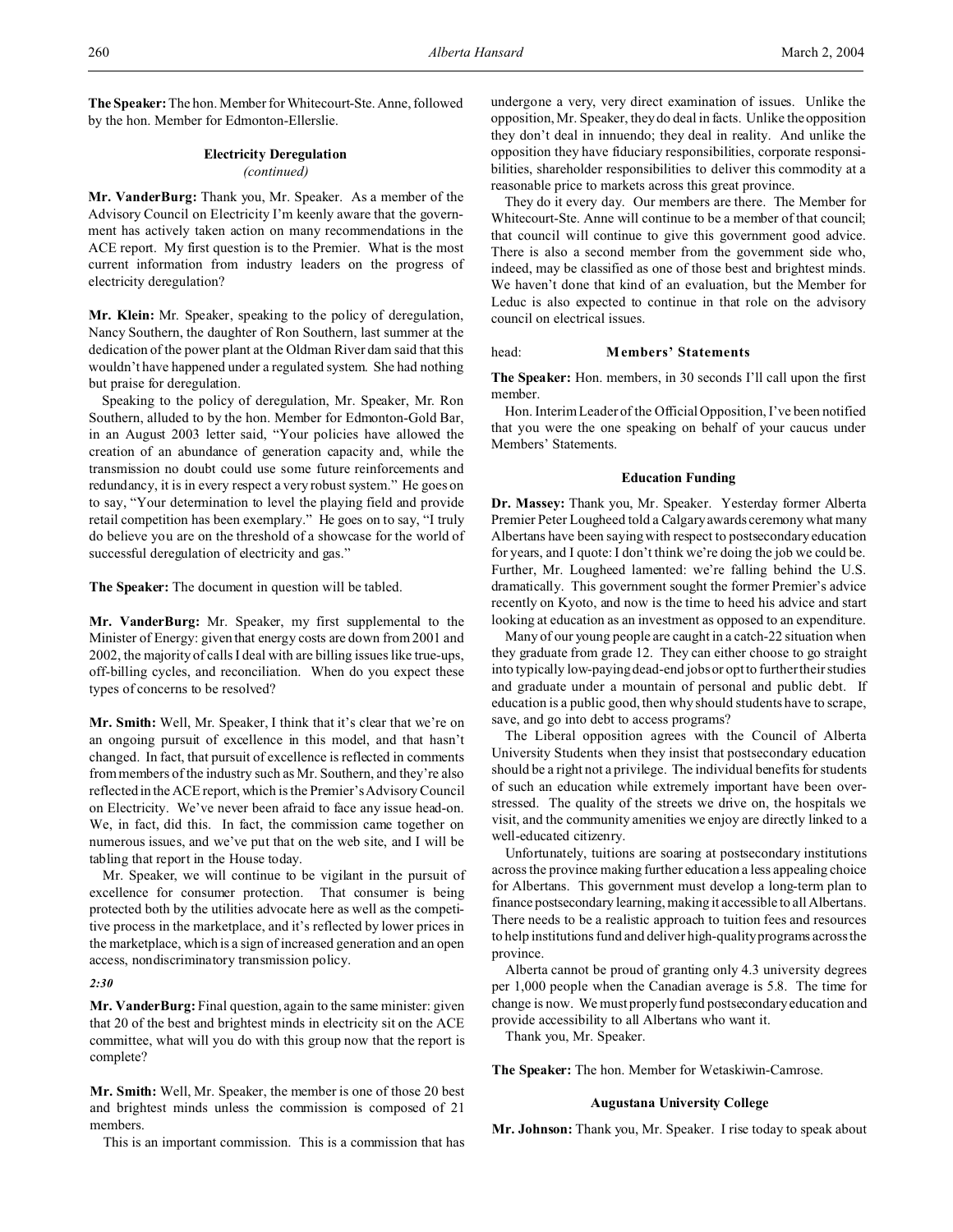Augustana, founded in 1910 by Norwegian Lutheran settlers, began operations in 1911 as Camrose Lutheran College. It was to be a residential high school embodying the values of those pioneers and bringing educational opportunities to many students across Alberta and other provinces as travel in those days was restricted. In 1959 Augustana became an affiliated college of the University of Alberta, offering university level courses with the second year of the university transfer program added in 1969. In 1985 Augustana became the first private college in Alberta accredited to grant threeand four-year baccalaureate degrees.

Throughout the many years that Augustana has been a part of the Camrose community, its residents have embraced the students that travel from around Alberta and the world to attend, with many Camrosians joining them in the classroom to take advantage of the opportunity right at home for lifelong learning. Many students earn their degrees as adults from this fine liberal arts and science university college.

Both Augustana and the University of Alberta seek to retain and build on those features that have made Augustana a unique and caring place with high educational standards. The merger with the University of Alberta will be another transition in following Augustana's mission to lead and to serve. It also offers the University of Alberta a unique opportunity to enhance service to rural Alberta.

Today I wish to acknowledge Augustana for 93 years of providing educational opportunities in Camrose and wish them continued success as they move forward with pride in past accomplishments and confidence in the future.

Thank you, Mr. Speaker.

**The Speaker:** The hon. Member for Calgary-West.

## **Harry Zuurbier**

**Ms Kryczka:** Thank you, Mr. Speaker. I am honoured to stand in this Assembly today to recognize Harry Zuurbier, who passed away at his home on Saturday, February 21, 2004, as a result of amyotrophic lateral sclerosis, or Lou Gehrig's disease. Harry was just 70 years of age.

Harry was a member of the Seniors Advisory Council for Alberta, and as we already had a Harry on our council when Harry Z. became a member, we affectionately referred to him as Harry Two, and he did also. Harry brought to the council an enthusiasm to learn in working for seniors, his great intelligence, and his passion for life.

Harry Zuurbier was born in Ursem, Holland, in 1934, immigrated to Canada at age 19, and settled in Brocket. In 1954 he graduated from St. Michael's high school, Pincher Creek, and taught for more than 30 years in the Calgary Catholic school system. Following retirement Harry refocused his energies as a mediator for the Calgary Police Service, the Better Business Bureau, and as a member of the Seniors Advisory Council for Alberta.

Harry is survived by his wife, Catherine, and their sons, Peter and Jacob, as well as his former wife, Marial Piotrowski, and their children, Maria, Paul, Ted, Dianne, and Donna, and two grandchildren, Jessica and Grace.

Last week I was honoured to attend with members of the council a funeral Mass for Harry Zuurbier at Sacred Heart Catholic church

and wish to share some special words of remembrance from that occasion.

Remember him with a smile today He was not one for tears Reflect instead on memories Of all the happy years Recall to mind the way he spoke And all the things he said His strength, his stance, the way he walked Remember these instead The good advice he'd give us His eyes that shone with laughter So much of him will never die But live on ever after. Rest in peace, Harry Z. Thank you.

**The Speaker:** The hon. Member for Calgary-Fort.

## *2:40* **New Immigrants to Calgary**

**Mr. Cao:** Thank you, Mr. Speaker. Today I rise to speak about the population diversity in Calgary and about some ideas benefiting Alberta. In 2001 200,000 Calgarians, 2 out of 10, were born outside Canada, accounting for 3.6 per cent of Canada's immigrant population. These new Albertans are a great asset to connect Alberta to the world, and with encouragement this global connection is becoming part of the Alberta advantage.

Of the new immigrants to Calgary in 2002 53 per cent applied under the skilled worker class and 30 per cent under the family class. Most new immigrants to Calgary were between the ages of 26 and 35. These Albertans provide a productive workforce helping Alberta develop its economy to the world scale. Forty-eight per cent of new immigrants to Calgary in 2002 were male and 52 per cent were female, making Calgary more beautiful each day.

Of all immigrants to Calgary in 2002 49 per cent knew neither English nor French. This indicates a need for language training. I suggest that Immigration Canada create language training at the departure point where the Canadian way of life is taught along with the language. This will cost much less and help immigrants to integrate more quickly into the Canadian environment. Yes, Mr. Speaker, there is the ESL, English as a Second Language, program. An ability in our common language, in this case English, is vital to immigrants. I want to suggest that we should change ESL to EFL, English as a First Language, and make it suitable to the type of learners.

Of the immigrants to Calgary in 2002 48 per cent were over the age of 18 and held at least a bachelor's degree or higher. This indicates a need for an Alberta program to help these highly educated and already trained individuals to integrate properly into the economy. Alberta doesn't have to pay the costs of 22 years of education and reaps the benefit. I suggest an internship program be created to help Alberta realize this benefit earlier.

Thank you.

#### head: **Introduction of Bills**

**The Speaker:** The hon. Minister of Justice and Attorney General.

## **Bill 10**

# **Justice Statutes Amendment Act, 2004**

**Mr. Hancock:** Thank you, Mr. Speaker. Today I request leave to introduce Bill 10, the Justice Statutes Amendment Act, 2004.

The bill proposes amendments to seven pieces of justice legisla-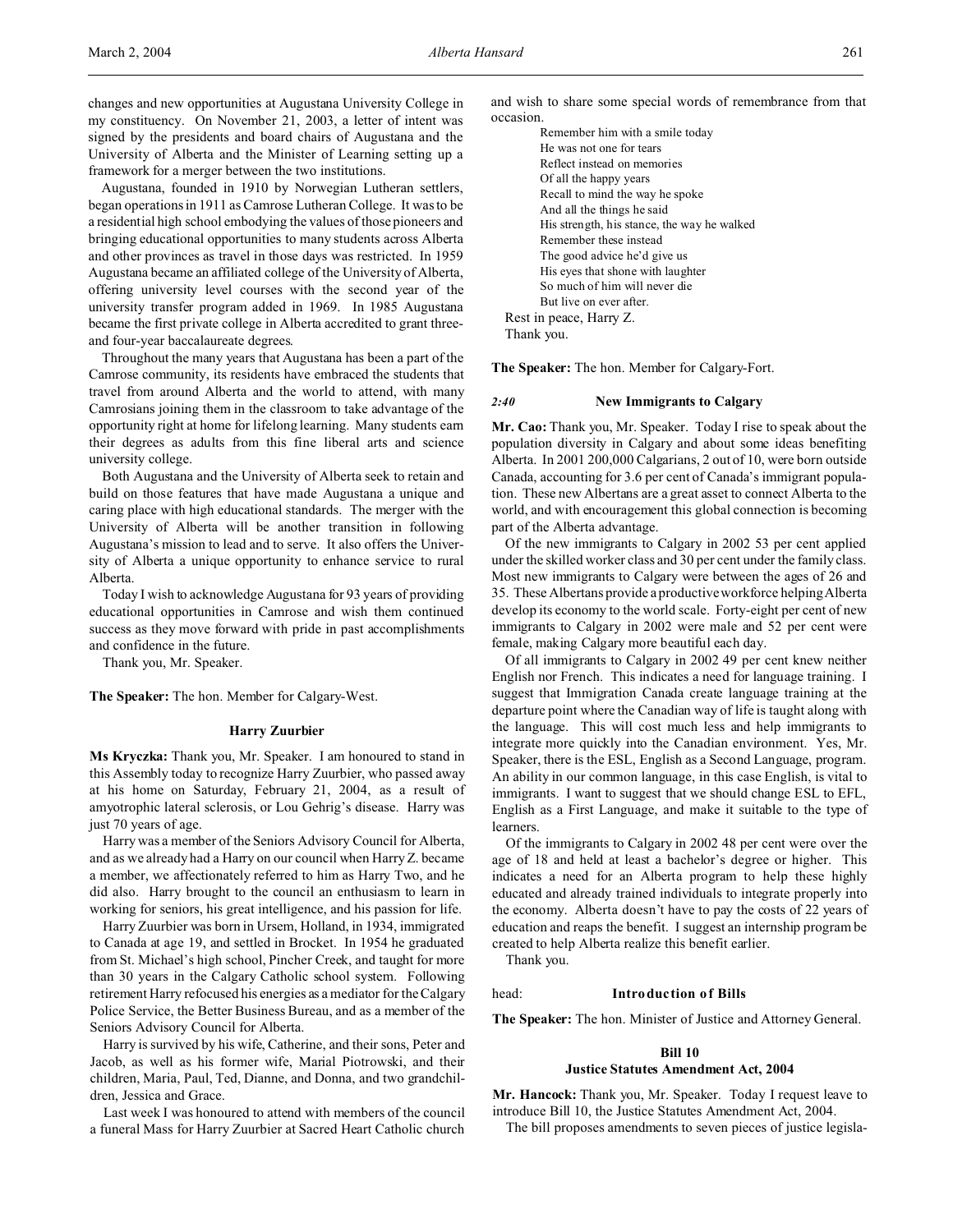tion. Perhaps the most significant change under the bill will allow courts to order periodic payment of settlements or judgments, otherwise known as structured settlements, in cases involving injury or death. This change to the Judicature Act will provide courts with the flexibility to address both current and future needs of victims and their families.

Other amendments, to the Provincial Offences Procedure Act, will allow for the electronic transfer of ticket information from enforcement agencies to the courts and will generally apply to offences under the Traffic Safety Act.

These changes along with some other minor amendments and housekeeping to the Court of Appeal Act, the Court of Queen's Bench Act, the Jury Act, the Motor Vehicle Accident Claims Act, and the Queen's Counsel Act will help to ensure that these acts are up to date.

Thank you, Mr. Speaker.

[Motion carried; Bill 10 read a first time]

**The Speaker:** The hon. Minister of Finance.

## **Bill 15**

## **Fiscal Responsibility Amendment Act, 2004**

**Mrs. Nelson:** Thank you very much, Mr. Speaker. I beg leave to introduce Bill 15, the Fiscal Responsibility Amendment Act, 2004.

Bill 15, Mr. Speaker, amends the existing act to raise the limit of nonrenewable resource revenue spending to \$4 billion from \$3.5 billion as the sustainability fund is forecast to be fully funded in this fiscal year.

[Motion carried; Bill 15 read a first time]

#### head: **Tabling Returns and Reports**

**Ms Calahasen:** Mr. Speaker, as promised, I rise to table the expenditures for government's efforts in building an effective consultation with First Nations and industry regarding resource development.

**The Speaker:** The hon. Member for Edmonton-Strathcona.

**Dr. Pannu:** Thank you, Mr. Speaker. I have one document to table: five copies of this document which indicates that Tyson Foods in the United States was hit with a \$1.28 billion judgment by a federal jury for manipulating the cattle market and was ordered to change its buying practices.

Thank you, Mr. Speaker.

**The Speaker:** The hon. Member for Edmonton-Gold Bar.

**Mr. MacDonald:** Thank you very much, Mr. Speaker. I have two tablings this afternoon. The first is a letter to our office from Delia McCrae, and it is in regard to the Learning Commission.

The second letter that I have is a letter from a concerned parent, Ms Elizabeth McLeod on 79th Street in the constituency of Edmonton-Gold Bar, and this is also concerning Edmonton public school board funding.

**The Speaker:** The hon. Member for Edmonton-Riverview.

**Dr. Taft:** Thank you, Mr. Speaker. Three tablings today with permission. The first is a letter that has been brought to my attention and that I was asked to table. It's from a constituent who has traced

his ATCO Gas bills for the last 18 years, and they've more than doubled in the past six years. He wanted to bring that to public attention.

The second is an eloquent letter from Karen Cox of Bashaw raising many concerns with government waste.

The third is a petition signed by 18 Albertans urging the Legislative Assembly to protect patients' rights.

Thank you.

**The Speaker:** The hon. Minister of Justice and Attorney General.

**Mr. Hancock:** Thank you, Mr. Speaker. Earlier today there were allusions in question period to a letter, I think in 1998, from Mr. Southern of ATCO Gas, and the Premier, in responding to questions, alluded to a much more current letter of August 20, 2003, which refers to a definition of excellence in terms of the way that the government has handled the deregulation process. I'd like now to table five copies of that letter for the House.

**Mr. Smith:** Mr. Speaker, much as I would feel compelled to read every word of that previous letter into the record, it's my privilege today to table to you and through you to the House five copies from the Alberta Advisory Council on Electricity. This is a signal that Alberta is ready to meet serious questions about serious topics headon and put together, as said earlier in the House, some 20 of the best and brightest minds in this industry. Here are the deliberations. Here are the results of the reports. It's with pride that I am able to table these in a sense of transparency, openness, and gratitude to the members who served on that committee.

## **The Speaker:** Are there others?

The hon. Member for Edmonton-Gold Bar on the point of order.

## **Point of Order Explanation of Speaker's Ruling**

**Mr. MacDonald:** Thank you, Mr. Speaker. I rise, please, under Standing Order 13(2): "The Speaker shall explain the reasons for any decision upon the request of a member."

Earlier in question period, Mr. Speaker, my attempt at my second question was cut short. You gave an explanation; I believe it was *Beauchesne* 409. There was a lot of noise from across the benches. I didn't hear your full explanation. As I said earlier this afternoon, I rose to participate in Oral Question Period but was not permitted to follow up my main question. I seek your guidance and your advice on this matter.

In 1986 Speaker Bosley of the House of Commons gave a statement of how question period should be conducted as described on page 425 of *Marleau and Montpetit*. Speaker Bosley stated a number of principles, of which all Legislative Assemblies in this country have taken notice, including that the primary purpose of question period must be the "seeking of information from the government and calling the government to account for its actions" and "members should be given the greatest possible freedom in the putting of questions that is consistent with the other principles."

Marleau and Montpetit continue on page 426, Mr. Speaker, by stating that in Question Period, a member should, among other things, seek information and "ask a question that is within the administrative responsibility of the government or the individual Minister addressed."

Further on, on page 430, Marleau and Montpetit state in part that "members may seek to clarify the answer to a question or solicit further information through the use of supplementary questions." It was my second supplementary question that I was asking, and of course I was not allowed to finish that question.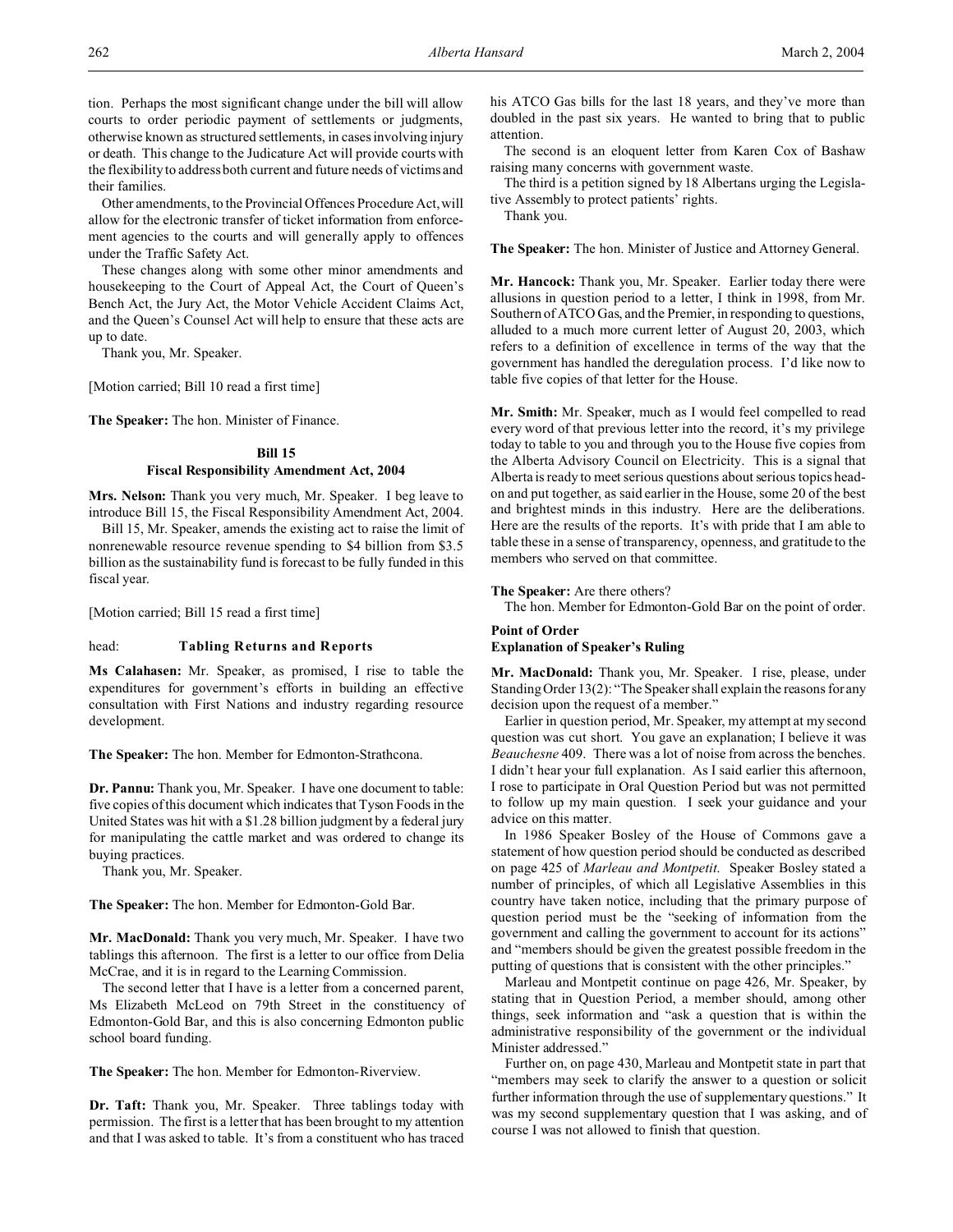Now, Mr. Speaker, there are naturally guidelines that have to apply to initial questions and how they flow with supplementary questions, but a follow-up device flowing from the response – I agree it ought to be a precise question put directly and immediately, in this case to the Premier, and I believe I did that. I believe a review of the *Hansard* Blues, which I haven't had an occasion to do, will confirm that I asked a supplementary question that flowed from the response I received from the government in order to solicit further information about the subject matter that was then at hand.

Mr. Speaker, the second supplementary question that I posed I believe clearly sought information from the government, clearly called the government to account for its actions, and clearly was on a subject that was within the responsibility of the government. I in no way intended my supplementary question that I posed to be any sort of an argument, I didn't pose it to be in any way hypothetical, and I believe it was certainly, as I said before, within the responsibility of the Premier.

Now, Mr. Speaker, I again seek your guidance and your advice on this matter. This has been a matter that has been reoccurring in this Assembly. The hon. Member for Edmonton-Riverview had a question at some point recently that was ruled out of order, and for myself and particularly for the research staff I await your guidance on this matter.

Thank you.

**The Speaker:** The hon. Government House Leader.

**Mr. Hancock:** Well, thank you, Mr. Speaker. I appreciate the opportunity to comment with respect to the request for clarification by the hon. member. I appreciated also hearing the hon. member actually read some of the rules with respect to question period in the hopes that he will abide by some of them in the future.

*Beauchesne's* 409 on page 121 indicates, for example, in (8) that "A question that has previously been answered ought not to be asked again." Of course, we've heard that over and over again, and even today the hon. member violated that rule.

I only point that out, Mr. Speaker, to say that it's entirely appropriate in my submission to you for the Speaker to interject when the rules are being blatantly violated over and over again. The members of the House will note that I have not been rising on points of order with respect to the frequent misuses and abuses of the rules and misuse and abuse of question period because, unfortunately, under the rules that we have, all of those points of orders are dealt with after the fact when they can be of no force and effect. So it's entirely appropriate – it ought not to be done often, and you've used it only sparingly – for the Speaker to interject when rules are being violated on an ongoing basis.

So I think it would be appropriate to clarify for the House your ruling in respect to the particular question that was asked. But I think it would also behoove me to encourage you to continue, not on a daily basis but when the rules are being grossly violated over and over again, when supplemental questions are, indeed, not supplemental but prewritten. Supplemental questions, according to *Beauchesne's* 414 are supposed to be "necessary for the elucidation of the answers that have been given, within due limits." Often we hear supplemental questions which actually have no bearing or no relationship to the first question or have obviously been prewritten so, therefore, couldn't possibly adhere to the rules.

So, Mr. Speaker, a timely intervention by the hon. Member for Edmonton-Gold Bar asking for your advice with respect to how he might appropriately put questions in the future.

**The Speaker:** Well, the hon. Member for Edmonton-Riverview,

your name has been mentioned. Do you have a participation to make?

## **Dr. Taft:** No.

**The Speaker:** Oh. So I'll assume there was no petition on your behalf.

All hon. members, there's an old saying – I think it's in English literature; I think it was Shakespeare who once wrote it – something along the lines of, "I think you protesteth too much," or something to that effect.

Okay, hon. Member for Edmonton-Gold Bar, you have an assignment, and that is to do some homework. Homework number one is to read the letter that I sent to all hon. members prior to the commencement of this session. I think it's the seventh such letter that I've sent in the last seven years, and it outlines the rules that we will follow. It outlines the documents that we will use to administer the procedures of the House.

I would also draw to the attention of the member an agreement that was signed by the various House leaders, signed some time ago, about preambles. Basically, it indicated that a preamble was permitted in the first question of the set, but there was to be no preamble in the second and subsequent, and as I recall there are signatures from three House leaders with respect to that document. So would you kindly find such document? Would you have a discussion with your leader, who signed it, and ask for an interpretation of what it meant?

Now, number three. I have read the Blues, and the member is wrong. The member goes on ad nauseam. The member violates the preamble rule repeatedly. These violations occur over and over again, but the Government House Leader asked me to just intervene intermittently, which has been my style: to intervene intermittently. Quite frankly, I could probably intervene 10 or 12 times a day, which would be known as Mr. Speaker's intervention period rather than the question period.

Now, having done that, you will also read the Blues tomorrow for what I've just said today, so there's no mistake because everything I've said here today is in writing.

# **Speaker's Ruling Oral Question Period Rules**

**The Speaker:** We will now deal with *Beauchesne* 409. I repeat this again for all hon. members not just the member in question that I'm talking about today. "It must be a question, not an expression of an opinion, representation, argumentation, nor debate." All members might want to study *Hansard* to see how all of these things have been violated in most of the questions that come in here.

Secondly, "the question must be brief." Now, "a preamble need not exceed one carefully drawn sentence." Whoa, hon. member. Hon. Member for Edmonton-Gold Bar, I'm not even talking about your first question; I'm talking about your second question when I quote:

Thank you, Mr. Speaker. Again to the Premier. Given that Mr. Southern also stated in that letter, quote, one department's determination is not an adequate substitute for clear foresight, prudence, and caution in this case, unquote, when will this government listen to the Alberta Association of Municipal Districts and Counties and others?

And then, you know what? The *Hansard* people have put a question mark in there, but that's not where it ends. It continues:

- The municipal districts and counties last fall passed an emergency resolution urging this government to abandon and unplug electricity deregulation.
- It still doesn't end. Then it goes on: When will you do the right thing?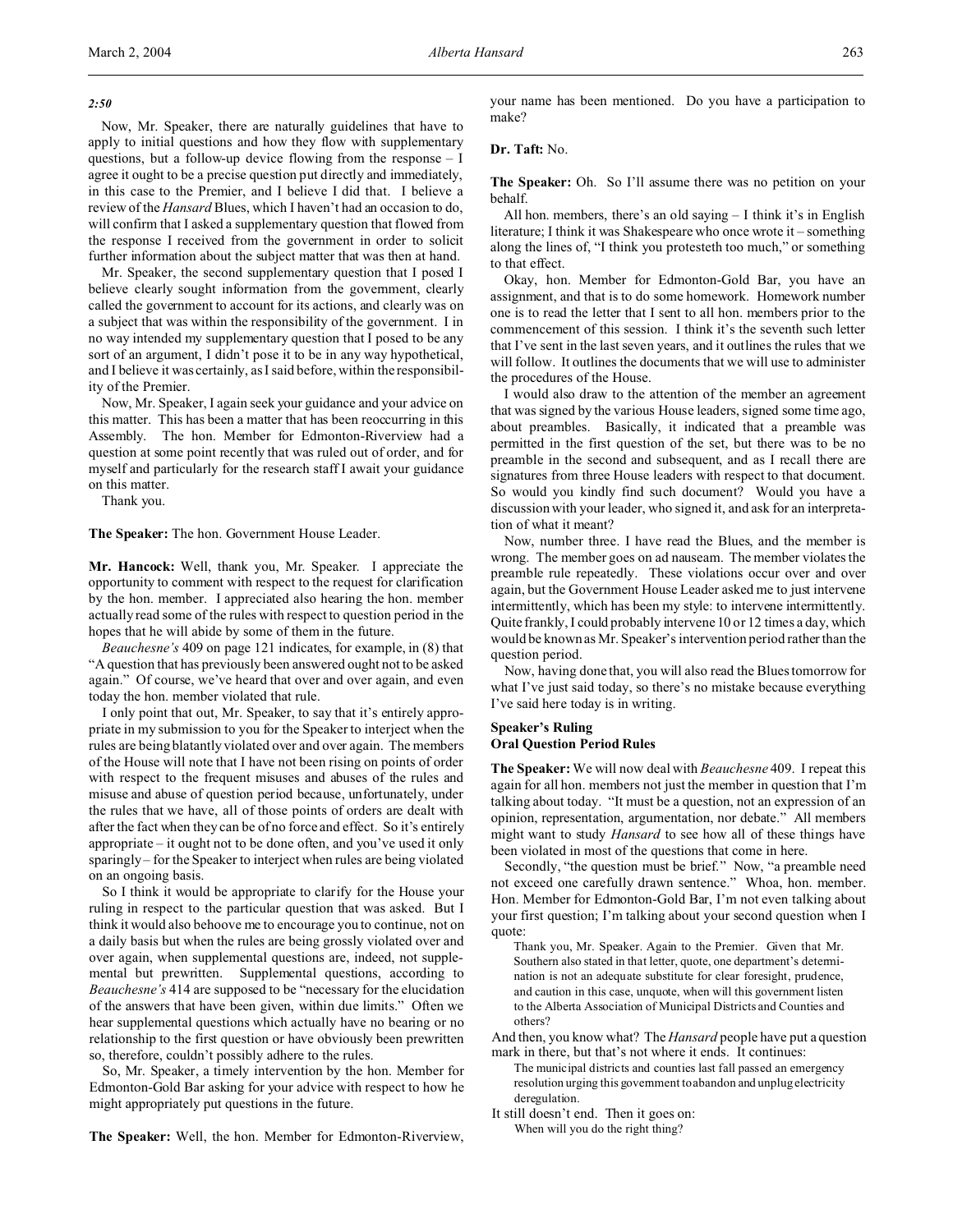I mean, there are several. I didn't do this; the *Hansard* people did. Total violation. Total violation.

Now, number three: "[A] question ought to seek information and, therefore, cannot be based upon a hypothesis, cannot seek an opinion, either legal or otherwise, and must not suggest its own answer," – how often do people come in with a question saying: well, you know, we're right; why don't you do the right thing? – "be argumentative or make representations."

The hon. Member for Whitecourt-Ste. Anne asked for, I guess, accommodation from the Minister of Energy today about bright minds. He got one. That violated that one too, but I thought that one was rather frivolous and most people would see through that, so I didn't have to intervene.

And 409(8): "A question that has previously been answered ought not to be asked again." And on and on and on it goes.

Then, Mr. Bosley's quotation is a great one, hon. Member for Edmonton-Gold Bar, because you didn't use everything in the section. I draw your attention to page 430. I think that Speaker Bosley is in that area, but on page 430 it says this: "In conformity with parliamentary tradition, the Speaker retains the authority to determine when supplementary questions may be permitted."

## *3:00*

So, in essence, if I read – which I did not write; it's not my book; I didn't write this. We take great heed with respect to parliamentary tradition. It essentially means that, to follow through from our Standing Orders wherein I quote Standing Order 2, the Speaker must retain order in the House, must ensure that the practices of parliamentary tradition are present. Basically, decorum must be followed.

Then you go from there. Speaker Bosley and all the other authors of this particular document, *Marleau and Montpetit* on page 430, and I quote again: "In conformity with parliamentary tradition, the Speaker retains the authority to determine when supplementary questions may be permitted."

When the Speaker today suggested to the hon. Minister of Aboriginal Affairs and Northern Development that she need not proceed to tell the whole world what every department of government is doing with respect to a certain matter, there was an intervention in terms of the conformity to parliamentary tradition. You, hon. Member for Edmonton-Gold Bar, received the same treatment in a fair, unbiased, nonpartisan, dignified manner. It's the job of the Speaker to do that for the benefit of the protection of the democracy in Alberta.

Thank you very much.

#### head: **Orders of the Day**

## head: **Government Bills and Orders Second Reading**

## **Bill 14**

## **Appropriation (Supplementary Supply) Act, 2004**

**The Speaker:** The hon. Deputy Government House Leader on behalf of the hon. Minister of Finance.

**Mr. Zwozdesky:** Yes, Mr. Speaker. Thank you very much. It's my pleasure to move on behalf of the hon. minister Bill 14 at second reading, that being the Appropriation (Supplementary Supply) Act, 2004.

**The Speaker:** The hon. Member for Edmonton-Ellerslie.

**Ms Carlson:** Thank you, Mr. Speaker. I'm happy to have this opportunity to once again, as I've repeatedly done over the years I've

been here, speak to an appropriation bill, this time Bill 14 as the supplementary supply.

This is, Mr. Speaker, the second supplementary supply requested by the government in this current fiscal year. In November 2003 16 ministries, one office of the Legislative Assembly, which was the office of the Information and Privacy Commissioner, requested a total of \$1.251 billion in supplementary supply for operating expenses and equipment and inventory purchases and capital investment.

This last year was a lot of money especially since the government's new fiscal framework had just been announced seven months earlier. Here we are, a few short months, back again where this government has to come back here for more money because they still haven't figured out after all these years in office how to adequately budget or forecast. That's a real problem. It would be a significant problem in a province that wasn't as wealthy as ours, but repeatedly this government is able to get away with this because there seems to be more than enough money to go around to those departments and those issues that they think are important.

We can't support this, Mr. Speaker. The reliance on supplementary supply estimates to manage a government is neither effective nor responsible management for a \$20 billion corporation. In the business world these guys would be turfed as managers so fast that you wouldn't be able to blink. The current reliance on supplementary supply estimates points to real problems with budgeting processes and the revenues and the way this government has managed their ability to forecast those revenues.

Relying on the supplementary supplies for making up budget shortcomings demonstrates a clear lack of effective management and long-term planning. We saw that reflected when we had the appropriations before us and we had the ministers reporting. Repeatedly they underbudget, underestimate.

I'll take fire management as an example. They have a five-year forecast, an average of what they've spent, yet each year they come in under that forecast when it comes to budget time. Well, what's that all about? Common sense tells you that at least you should be hitting the forecast, and particularly when we've had widespread drought conditions and several years of higher than normal fire forecasts, you would anticipate that the year to come would also be a problem, and you would budget accordingly. But not this government. It is the way they like to do it.

The government brought in a new fiscal framework. They talked about it as the Financial Statutes Amendment Act that enshrined into law several new fiscal rules that they promised would protect Albertans from riding the energy roller coaster. This new framework was supposed to put an end to the stop-and-start program funding and the government's reliance on supplementary supply. Yet this hasn't been the case. Less than a year later the government is breaking its own rules. We see that Bill 2 has capped government resource revenue spending, but the Premier recently announced that new legislation will be introduced this spring to raise the resource revenue spending cap. So how is that responsible fiscal management?

We've got a number of questions still outstanding on what's happened here that we weren't able to have answered when we had the supplementary supply estimates in front of us. In terms of those that are pertaining to ministries that I follow as the critic, it's primarily the fire question that I have, and I would hope that that will be answered.

I know that the minister has the answers to these questions because we have talked to them about them off the record, but I would like them answered here before we get through this bill, Mr. Speaker, specifically, in addition to what I've talked about, what I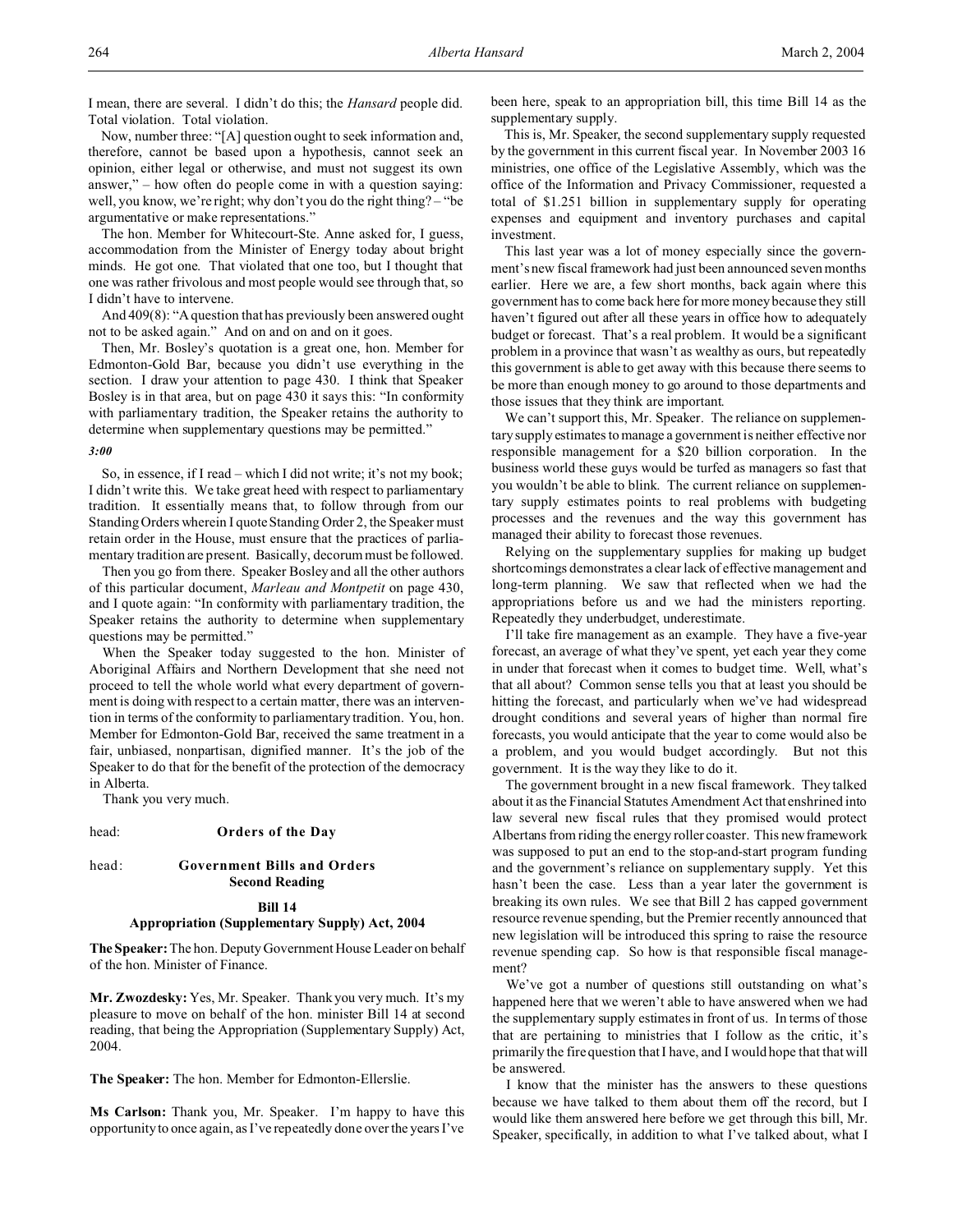see as an inadequate forecasting process for this particular department on this particular issue. Could he answer the question of where the forest fires were during the last four months of the year for which this extra money is being requested, and has the ministry already spent all of the \$113 million requested in supplementary supply for firefighting just four months ago?

So if I could have those questions answered before we pass this last bill, I would very much appreciate it. I'll take my seat now and allow another member to ask some questions.

[Motion carried; Bill 14 read a second time]

## **Bill 12**

# **Financial Administration Amendment Act, 2004**

**The Speaker:** The hon. Member for Little Bow.

**Mr. McFarland:** Thank you, Mr. Speaker. It is my honour, my duty, and my job to move second reading of Bill 12, the Financial Administration Amendment Act, 2004.

Bill 12 streamlines and clarifies how government manages and invests funds, clarifies its wording and definitions, and makes other technical amendments. Mr. Speaker, the act is a key part of the province's financial management. It identifies how the government is to manage and control the financial resources of Alberta and provides for accountability by assigning authority and responsibility for financial management.

There are three main aspects that I would like to address in a very brief way, the first being amendments relating to how certain aspects of investments are administered, the second being amendments relating to the consolidated cash investment trust fund, the third being amendments that would allow for improved controls around the authorization of disbursements by accounting and expenditure officers.

The first change relates to the allocation of investment costs amongst various participant funds. Rather than conducting transactions for each investment fund for which the province is responsible, for example, it's more efficient to create a pooled fund. Structured not unlike a mutual fund, you buy it for your own investment and invest all the various funds as units in this pool.

As the province manages funds and surplus cash, each transaction bears a cost, including the cost of buying and selling, the personnel cost of managing and administering the investment, and so on. It is most efficient to have these costs allocated to the pooled fund and reflected in the value of the units held by the various funds that invest in the pool, just as each investor in a private mutual fund pays a cost for the management of the bigger mutual fund. So the amendment that we are proposing simply clarifies that the investment cost can be allocated to the pooled funds. This is the existing administrative practice.

## *3:10*

Next, amendments would clarify that where the Minister of Finance is a trustee of funds, such as the pension fund, these funds may be invested in units in the province's pooled funds. Again, this is to clarify that the existing administrative practice of public sector pension fund participation in pooled funds is appropriate.

With respect to the CCITF, the consolidated cash investment trust fund, there is a further change relating to the establishment of these funds. This practice is very outdated, Mr. Speaker. It was written some 15 or 16 years ago, and we propose streamlining the legislation and replacing the details of administrative practice in the statute with provisions for contractual agreements. With these changes the minister may enter into contractual agreements with financial institutions and with the participants in the fund for the management and pooled investment of the participants' surplus cash. This will streamline and update our current cash management practice, and participants in the fund will see no significant changes to the way the funds are managed.

The final change that I wish to address relates to the authorization of disbursements. Now, this amendment allows Treasury Board to make regulations or issue directives establishing controls with respect to the disbursement authorization. When the Financial Administration Act was written, it did not contemplate many of today's common practices; for example, the world of electronic payments. So this amendment would authorize the establishment of alternative approval procedures to allow a greater flexibility for the authorization of disbursements by expenditure and accounting officers.

Treasury Board will also be given the authority to approve alternate procedures. Treasury Board directives and regulations are publicly available, so there will be full accountability and transparency of our internal processes. This does not change the principle of expenditure officer and accounting officer authorization, but it does provide for improvements to the authorization controls.

Mr. Speaker, the changes proposed under the financial administration amendment act would streamline how the government manages and invests fund and will clarify wording and definitions. The proposed amendments are designed to improve efficiency in administrating investment opportunities and improving the effectiveness of controls on payment authorization.

I urge all the members to support this, and I hope it's selfexplanatory. Thank you.

## **The Speaker:** The hon. Member for Edmonton-Riverview.

## **An Hon. Member:** Question.

## **Dr. Taft:** Nice try.

Thank you, Mr. Speaker. Bill 12 is going to work its way gradually through here. I don't think it's going to get a lot of opposition from us, but perhaps as the debate moves along we will be able to make some suggestions to improve the legislation. The object of this bill, as I understand it, is to streamline and clarify how the government manages and invests funds, to clarify the wording and definitions, and to make a few other technical amendments to legislation.

It's also attempting to update the legislation to keep the province's investment activities in line with electronic fiscal transactions,which might save money in the management of government funds by reducing transaction fees. I would be interested, actually, in whether there's any estimate of how much money this transition from paper to electronics might save and, in fact, how the electronic information will be backed up.

I think, though, given that this is second reading – we're looking at intent here in a fairly general discussion – a point has to be made that the province should actually be in the position of having to manage far more wealth than it has. The volume of nonrenewable resource revenues that have flown through the provincial coffers since this particular governmentwas elected is absolutely staggering. Over 90 per cent of it is gone forever. So is the oil and gas.

So here we are looking at legislation that adjusts the technicalities of how government manages and invests funds, but we never raise the much bigger issue of how large the amount of funds we're dealing with should be. In my view it should be vastly greater than what it is now, and if we'd had wiser management, it would be vastly greater than it is now. But here we are today reduced to debating details, and details are important.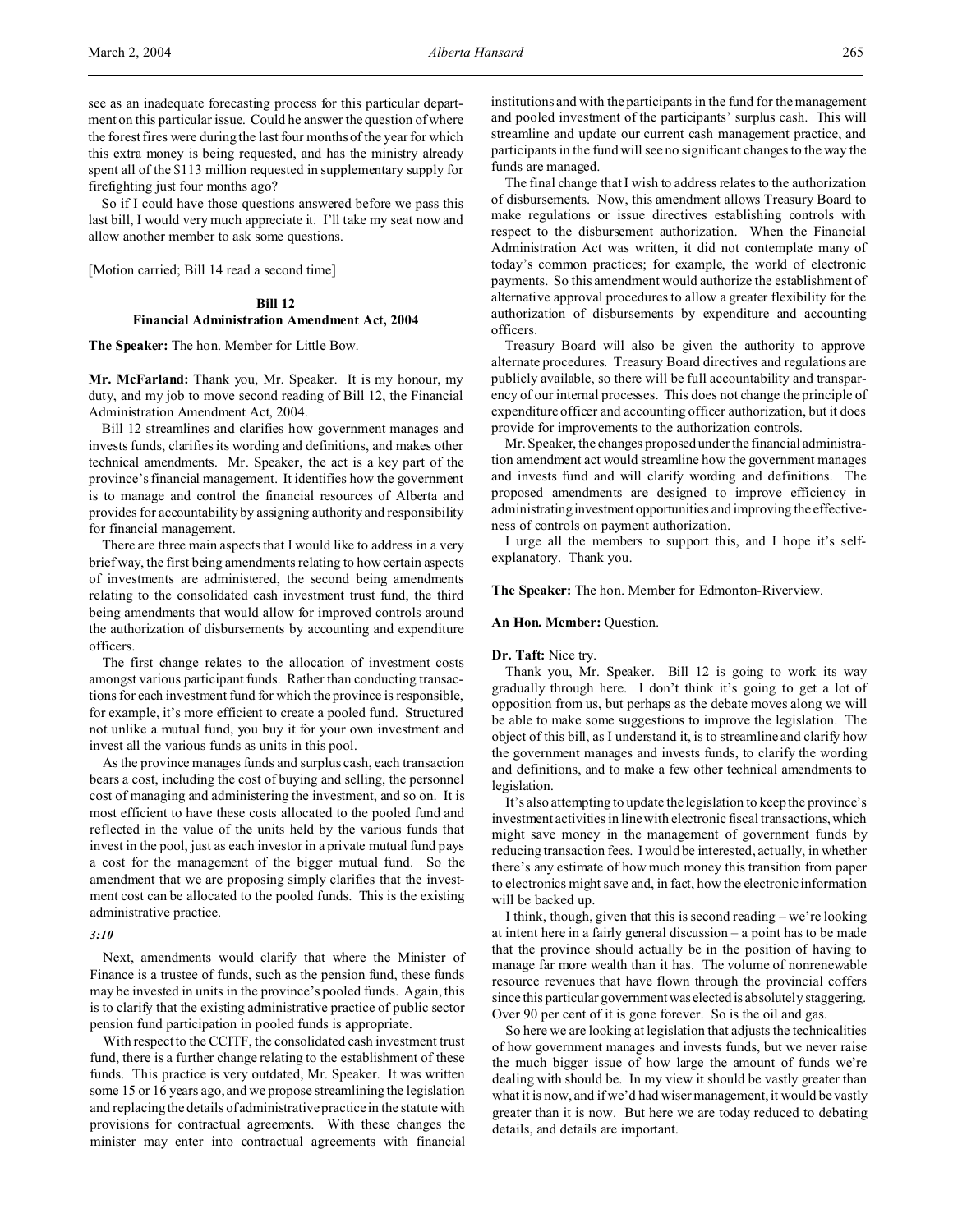I appreciate the efforts of the Member for Little Bow in briefing us. At this point there does not seem to be a lot to oppose in Bill 12. It largely adjusts language, brings language up to date. There are a few questions, and perhaps some day I'll even ask the member if he can arrange a tour, a visit to the government's investment offices.

I am curious to know how the amendments proposed here are actually going to improve the efficiency in administering investment opportunities. Has there been any cost-benefit analysis done? Are we able to say, "Yes, by bringing in this legislation, we're going to be saving \$100,000 a year in transaction fees" or whatever? That's just a pure example. Or are we doing this without a cost-benefit analysis? Any information along those lines would be helpful. I would hope that somewhere behind the scenes somebody has looked at the details to justify this legislation and said, "Yes, this is going to save us money," or "Yes, this is going to allow us to be quicker," or "Yes, this is going to do something for us." More detail on that of course would be helpful.

I think that until we get into committee, I will probably leave my comments at that and look forward to any information that can be brought to me by the Member for Little Bow on this or perhaps by the Provincial Treasurer.

Thank you.

**The Speaker:** The hon. Member for Little Bow to conclude the debate.

**Mr. McFarland:** Mr. Speaker, I'd be happy to provide the information to the hon. Member for Edmonton-Riverview, and I'll undertake to do that. In the meantime, I'd like to call the question.

[Motion carried; Bill 12 read a second time]

## **Bill 13 Forest Reserves Amendment Act, 2004**

[Adjourned debate February 26: Mr. Marz]

**The Speaker:** The hon. Member for Olds-Didsbury-Three Hills.

**Mr. Marz:** Thank you, Mr. Speaker. I had moved second reading previously. If I could just take this opportunity to provide some highlights of the legislation for the members before I turn the floor over to other members.

This legislation is proposing to update the act to reflect the present practices in Alberta. It'll also address concerns over noxious and restricted weeds and propose to increase penalties for violations of the act and provide consistency with other existing legislation. It will also delete parts of the act that are covered in other legislation so that there's no duplication and provide a streamlined process to update the legislation when required.

These adjustments will continue a very long tradition of Alberta heritage in this province of grazing livestock throughout the forested area. It dates back to the early 1900s. Grazing is a sustainable land use that also assists in managing natural grasses that in times of forest fires can help control that situation.

With that, I'd be eager to listen to comments from the other members and happy to answer any questions.

#### *3:20*

**The Speaker:** The hon. Member for Edmonton-Ellerslie.

**Ms Carlson:** Thank you, Mr. Speaker. I'm happy to have an opportunity to speak to Bill 13, the Forest Reserves Amendment Act, 2004. This bill was first described to me as being something that may not be that big of a deal, but as we look at it, we've got many, many questions outstanding on the bill. The initial groups that we sent this bill out to to review have raised some pretty grave concerns and are hoping that we can hold this bill over for some time while they can look at it in more detail and look at the implications.

As we see it, this bill proposes to give broader, more sweeping powers to the government with regard to forest reserves and their management in the province. I'm going to put my questions on this bill on the record in second because until we have the questions answered, in principle we won't be able to support it.

So we see now that this act applies to all the forest reserves in the province and not those established after the year 2000, when there were some previous significant changes. It looks to us that it gives rather sweeping powers to anyone in government and that they're assigned to deal with the forestry reserves and not just the forest officers, specifically referring to section 7 of this act.

In section 6 we want to know why the reorganization of the acquisition of land is done the way it is and why there's the order of preference that there is: expropriation, purchasing or otherwise acquiring, or exchange. So some more specifics on why that section is in there and how the ministry would expect that to be used.

Then we see in section 6(b) that "any personal property" is added to this section, so if we could have the questions answered on why that is happening. Also, it states in the bill that it allows the minister "to purchase or otherwise acquire any estate or interest in land and any personal property in conjunction with it." This is a pretty general statement. So can you give us some examples of where we expect to see this being used and whether or not there are going to be any specific conditions on it?

Also, we see additional power being given to the minister through section 6(c), "where the Minister considers," to determine adequate compensation for land exchange. Already this year alone, Mr. Speaker, I've had two complaints to my office about people thinking that land had been exchanged in an unfair process, that it didn't seem to be a fair value exchange. So in the interest of being open, transparent, and accountable we want to see that process work for all people. Would the minister answer the question of whether or not when transfers are done they could be made public at that time so that the appearance of value is not subjective, that it's open to interpretation by all people in the community? It doesn't look like that would happen here, and we would like that added.

We also see that this bill removes the authorization by the LG in Council "to prohibit or restrict . . . any business or commercial activity" in a forest reserve. That's the one that's got a number of the communities that we sent this bill out to very upset. So if that can be addressed in terms of why that's in there, we'd appreciate it.

Section 7 removes "the Lieutenant Governor in Council may make regulations," and replaces it with "the Minister may make regulations," always a highly contentious issue for us and for many people in this government and in this province, that the ministry has such an overriding authority. So if that could be answered as to why that change is being made and why we couldn't leave it the way it was and whether or not there are any expectations that those regulations may be posted in public before they're put into force.

It's standard practice at the federal level of government for that to happen so that impact statements can be made and there can be some discussion about whether or not the regulations being put forward are going to hurt, help, or even substantially hinder the way people can protect areas and do business. So is there any move to do that in this case? That would eliminate a lot of the concerns from people in the first instance.

Section 7(b) also gives the minister the authority to make regulations regarding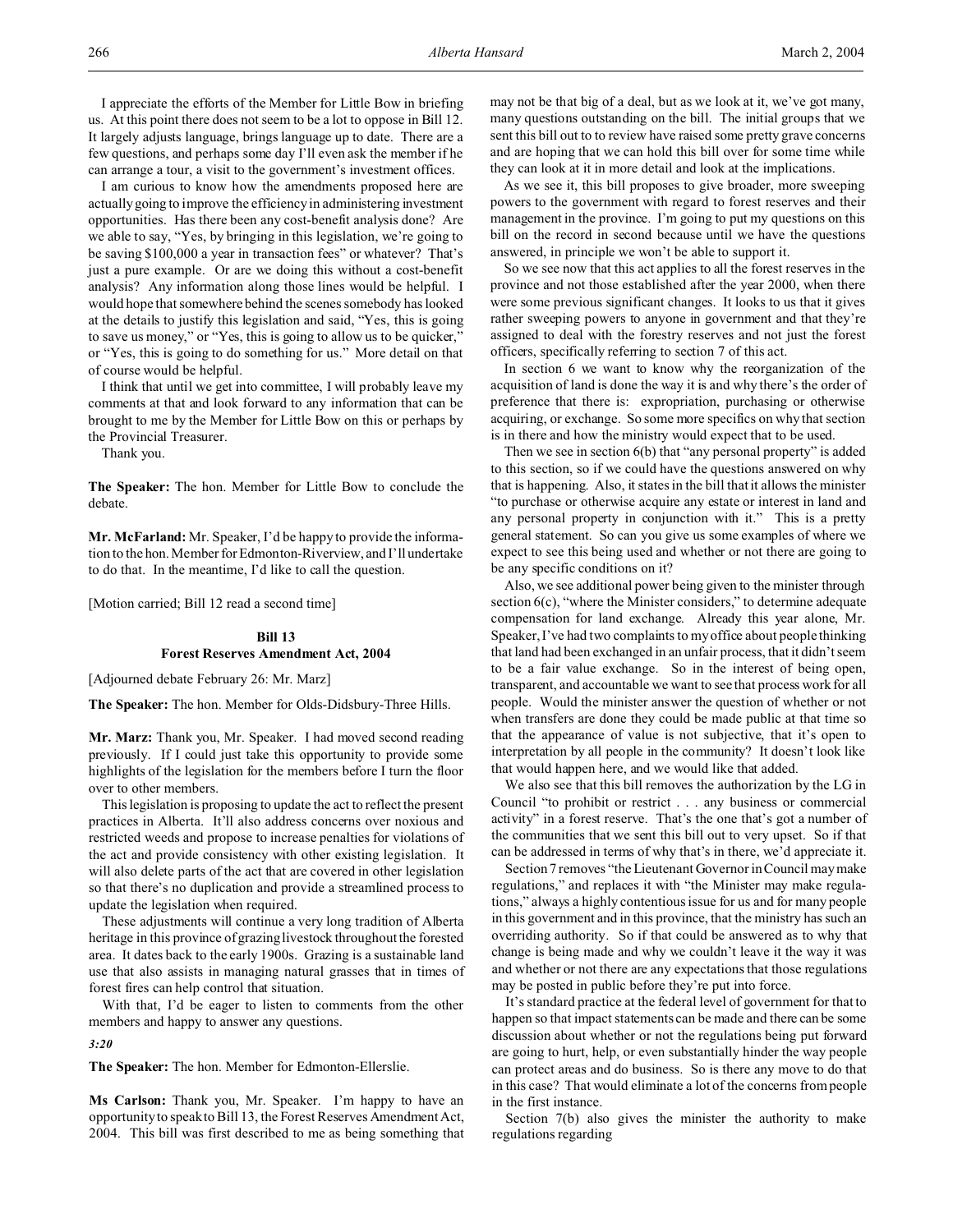- (ii) the conduct of any business or commercial enterprise, or
- (iii) any other kind of behaviour.

So what it looks like to us is that that essentially removes prohibitions and restrictions rather than increases them, and when we're talking about forest reserves, once again that's a problem.

Because of the power that section 7 gives the minister, section 11(2) becomes subject to any regulations that might be made by the minister under this act. This could mean that such regulations could usurp the authority of both the Forests Act as well as the Public Lands Act. So if we could get some comments on this. In particular, we are concerned about whether or not this will blur the separation of the sale and leased timber rights between the Forests Act and the Public Lands Act. If so, why would this be the case? If not, that's great. Just explain it to us, and we can send it to our groups that are concerned and have a further debate when we get to committee.

It also takes out all references to signage in a reserve until section 9, which is also amended to give the minister all authority in this area. So why that was done, I guess, is the question.

We see that the prohibitions are removed relating to traffic in forest reserves as well as the use of firearms and air guns. Once again, who was the lobby group that you were working on behalf of here, and why would you do this?

We also see that the minister is allowed to establish fees for services. Any time we smell user fees coming down the pipe, we want to be sure that that's the most effective way to manage the areas because, generally speaking, it's been my experience in this House that it isn't.

Overall we think that this bill weakens the protection of forest reserves. We do like the idea of higher fines for offences against the act, so that's a good move. The questions around the fines are: why are the fines for administrative penalties in section 8 as high as those for offences and penalties in section 10? Do you anticipate seeing more administrative penalties? Are they easier to enforce; less easy to enforce? Are they less serious; more serious? What's the justification for going here?

If we take a little bit of a look at the background of forest reserves, we saw under the Forest Reserves Act of 2000 that

all forest reserves within Alberta are set apart and established for the conservation of the forests and other vegetation in the forests and for the maintenance of conditions favourable to an optimum water supply,

and we agreed with that statement. We see some undermining of this by the late agreements that have come in when much of the land and forest reserves was turned over to forestry companies to manage with the idea that their primary use would be for logging. I think we need to have a public discussion about whether or not that should be the primary use and whether or not the forestry companies are always the best stewards in this particular instance.

We are also very concerned that these agreements continue to be made behind closed doors. The lack of public consultation signifies that we could have future problems with public access to forest reserves being denied and other kinds of problems occurring for the management of the flora and fauna in the areas because what happens traditionally is that there is more of a focus on the economic harvest and less of a focus on the water management strategies and the conservation strategies. So I would like some comments about this.

At first glance it looks like this bill represents the shortcomings that we've seen in forest management, and we've had quite a bit of contact. Just so the minister and the member who introduced this bill know, the stakeholders we've consulted so far are the Alberta Wilderness Association, CPAWS, the Sierra Club, and the Environmental Law Centre.

## *3:30*

While a lot of people could say, "Oh, you just talked to green organizations on this," in fact I would have to say that at the very least everyone has to respect what the Environmental Law Centre has to say on this bill because their primary focus is proper management in the areas of the province. They have a high stake in ensuring that we have a lot of continuity here in how we manage our forests and the interrelation between them and water. So I think it's pretty hard to discount some of these comments that we've heard.

One of them talked about: the amendments speak to the issue of this government allowing the forest industry to control access to our forest reserves, which were initially created to ensure conservation and protection of water. As such, these proposed amendments may look like they are trying to guarantee access to forest reserves for other uses like industry and that the future public access may be denied, as it is now in B.C. So if we could have some comments on that.

There's always the concern about turning the public responsibility over to the private sector, which would make it impossible to coordinate an effective forest management strategy and will place our forest reserves in the hands of private interests. Cases such as the hearing that stopped logging at the Bar C Ranch Resort show that the pressure that is being put on forestry companies is happening now for those companies that are not acting responsibly. These are clear indications that SRD as a ministry has to take back the management of forests and involve the public in its decisions.

We've heard time and time again in this Assembly that the forest companies are good stewards and good managers, but as that case particularly showed, it isn't always the case. It's a horrendous fight for members from the general public to get involved in and very costly in terms of time and money to fight these cases, but we've had more than one in the last few years. So we have to consider that and those ramifications when we talk about this.

I go back finally to my last concern about this province and about how it's managed environmentally, and that's that I've said for more than a decade that before we make any decisions to change how we manage the land, the landscape, and flora and fauna, we really have to talk about cumulative impacts when we go into an area, particularly when it's a direct focused attack by industry. Not that they can't be good players and good stewards, but when they're not looking at it from a cumulative impact position, then they're missing some of the mitigating circumstances that could make a difference in how we sustain these forests for the next 50,000, 100,000 years. So my major concern in this area is that we're not talking about those particular issues any time we see an environmental bill before this Assembly, and that's a real problem.

It really seems to me that this bill is more than just about Alberta livestock producers having access for cattle grazing in the Rocky Mountains forest reserve. I think that this is a bit of a slippery slope, and I think that we're going to see some fairly significant concerns. Certainly, over the years we've had many alarms sounded about Canadian forests and about how we need to overcome some barriers to manage forests well in this province. This is a good time to talk about them in this bill and to be concerned about cumulative impact and to discuss who it is that should in fact be managing a natural resource like that: industry or government. I firmly believe that it's government's role.

With that I'll hold my questions and concerns until they're answered in committee. I would expect that the answers will come back in committee, and we'll see how we proceed from there.

Thank you, Mr. Speaker.

**The Speaker:** The hon. Member for Edmonton-Highlands.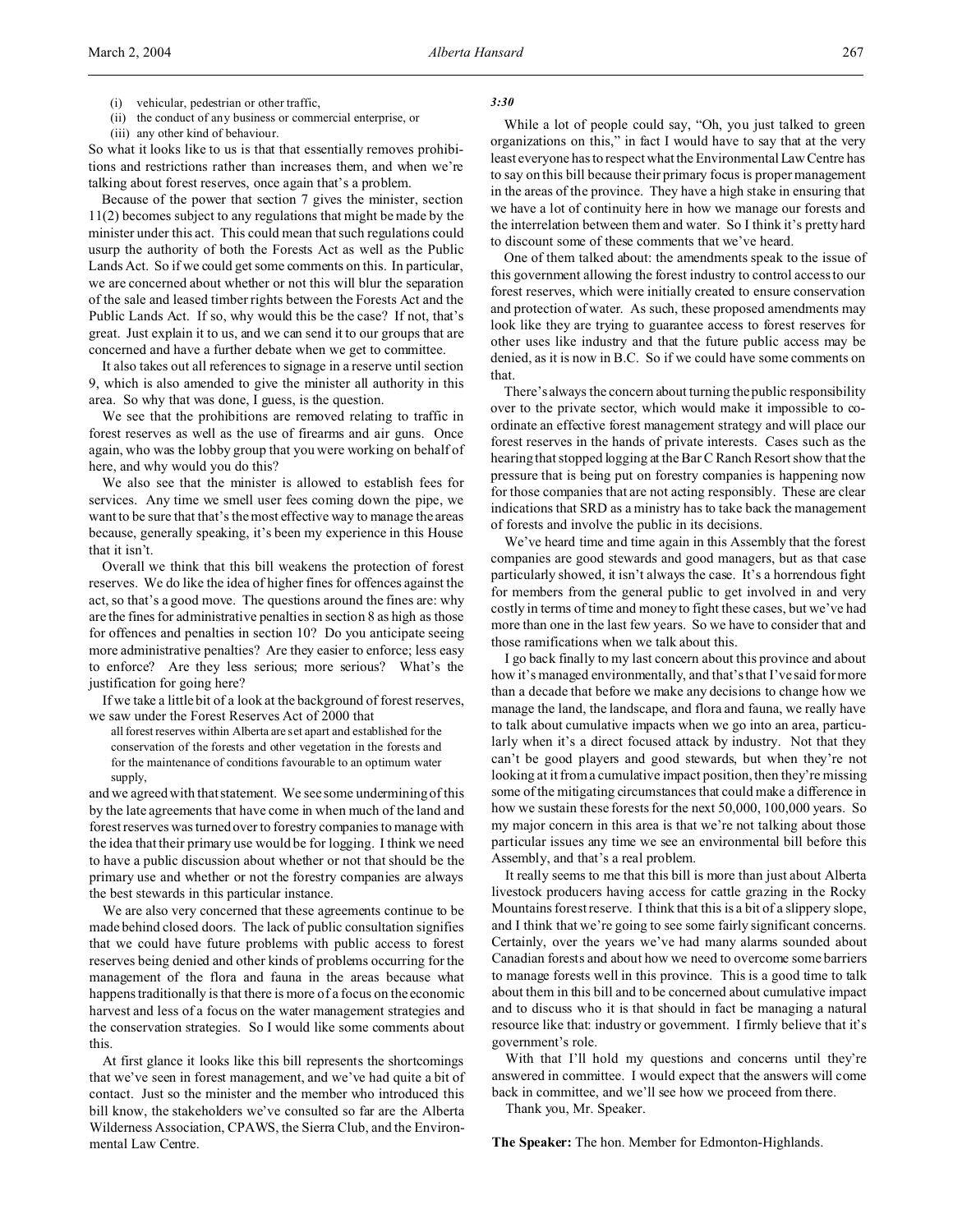**Mr. Mason:** Thank you very much, Mr. Speaker. I'm pleased to speak to Bill 13, the Forest Reserves Amendment Act, 2004. Certainly, the importance of conserving our wilderness areas and our forest areas in this province needs to be a top priority, and to some extent I think the bill moves in this direction. But there are a number of questions that need to be answered before we on our part can support this bill.

Just a few questions. How will the minister determine the qualifications of Crown employees to administer and enforce the act if forest officers are no longer considered the standard to do that? Who will do it if not forest officers? Will that, in fact, permit the government to appoint people who are not government employees; that is to say, contract this work to private companies or individuals?

My second question has to do with the destruction of weeds. This has created some concern in the environmental community in particular because the question that comes to mind is the use of herbicides in our forest envisaged here. If so, is this going to be at the unfettered discretion of the minister, or in fact could we not do it in a different way that places a greater threshold to the use of any kinds of chemicals to maintain weeds in the forest? Certainly, an elaboration on this part would be important.

There are many fragile ecosystems and many ecosystems within forest areas that could be damaged if herbicides were misused, and the question of when they'll be used and on whose behalf is an important one. Is it the government's intention to use weed control measures including herbicides in order to extend the use of these forests for ranching and other purposes? So questions with respect to that need to be answered.

A third set of questions, Mr. Speaker, deals with the question of watershed management. The wording about maintaining "conditions" favourable to an optimum water supply" currently in the legislation is being changed to read: within the confines of the reserve. So the question becomes whether or not water management can be effectively carried out within the boundaries of a particular forest reserve.

I guess I'd like to raise the concern that in many cases it may not be possible to maintain water conditions for a particular piece of land if you just look at that piece of land. What happens outside it, upstream or in aquifers that overlap with the forest reserve, I guess leads me to conclude that it may be possible to damage the water supply in a forest reserve by not protecting that water supply in an area adjacent to the reserve but not actually in it. That's a very serious concern, and we're hearing quite a bit about that from people who are following these matters and are very concerned about the conditions relating to water supply in these reserves.

#### *3:40*

Now, Mr. Speaker, a fourth point that I'd like to refer to is a question about whether or not businesses and commercial enterprises are going to have an easier time gaining access to the forest reserve. Is it the government's intention to ensure the original meaning of this, that it was setting up these protected areas so that they would not be compromised through the introduction of industrial activity?

I think there are lots of very important questions, Mr. Speaker, that must be responded to because I think that what the bill is purported to do and the actual effect of some of the language may not exactly be the same thing. Again, we have an extensive use of regulation and that, of course, puts much of that beyond the control of this Legislature.

#### [Mr. Shariff in the chair]

I want to indicate that it's of paramount importance to us that the preservation of water supply to these forestry areas is preserved, and if that means controlling activities upstream but not on the reserve, then that needs to be done. Particularly, we are also very concerned about increasing industrial and commercial activities within the forest reserve. That seems to be a direction of the government in general, but it's not necessarily going to retain these forest reserves as sustainable forest areas.

I guess the last point that I'd like to make is the question dealing with user fees. I certainly think that we need to know more about how user fees will be used: who's going to pay them, what for, generally what kind of amounts are intended, and so on. Certainly, people that make money operating in these areas should be compensating the Crown, and their activities ought not to be financially supported by the taxpayer. But people who legitimately use it for other purposes I think need to have some protection against being charged fees that will unduly burden them. So we make a distinction between people who are exploiting the forest for economic reasons and the public, who may just wish to use it for other purposes, recreation and so on.

So, Mr. Speaker, those are my questions and comments. I certainly think that strengthening some of the penalties is a good aspect of this bill, and I think that when I've heard some of the responses to these questions in committee, I'll be in a better position to indicate to the House the position that we will ultimately take with respect to the approval of this piece of legislation.

Thank you, Mr. Speaker.

#### **The Acting Speaker:** Standing Order 29?

The hon. Member for Edmonton-Mill Woods.

**Dr. Massey:** Thank you, Mr. Speaker. I have just a couple of comments about Bill 13. If you look at section 6, the Lieutenant Governor in Council is given some rather sweeping powers to be able

- (a) to expropriate any land in or adjoining a forest reserve,
- (b) to purchase or otherwise acquire any estate or interest in land and any personal property in conjunction with it where the Minister considers that the land or personal property is required for the carrying out of any policy, program, service or other matter relating to the administration of a forest reserve, or
- (c) to exchange public land in or adjoining a forest reserve for land outside a forest reserve where the Minister considers that adequate compensation is obtained for the public land, and to pay further compensation on the exchange.

So sweeping powers for the minister and for the cabinet.

I was struck when I was reading the bill with the kinds of concerns that we've raised with respect to another bill that was introduced this session, and that was Bill 2, the Black Creek Heritage Rangeland Trails Act. Mr. Speaker, what I fear is the precedent set.

Bill 2, the Black Creek Heritage Rangeland Trails Act, makes the kind of power that's given here to the minister and to the cabinet questionable. It seems to me that if you read this bill from the viewpoint of someone who sees it as being in the public interest, a bill that will allow the government to act in the best interests of forest reserves – and that's what I think most of us would hope is the motivation for the bill – that assurance I think is chilled somewhat when, in the very session that the government is taking this kind of power onto itself for the protection of forest reserves, we see it overriding in another bill protection that we all thought was in place.

I don't think any of us thought that the government would do anything that would interfere with the Whaleback. I remember when the Whaleback was being discussed, the area that's being set aside to protect that area, how strongly people felt about that, yet here we see it being set aside. So I guess the question it asks is: how good is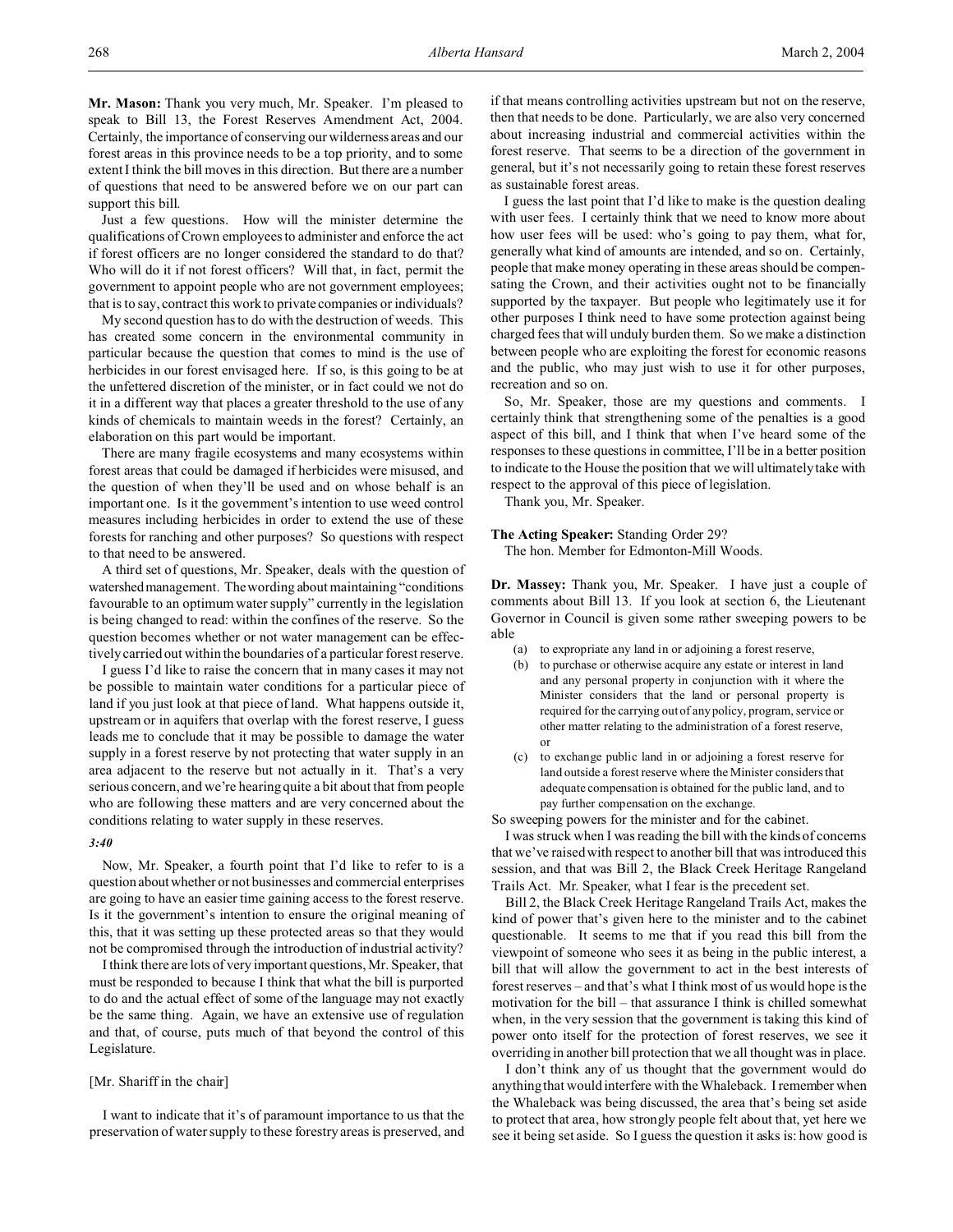the legislation? Does it really provide the protection, or the very first time that a special interest group comes along, a company that wants to do something, will all of this be set aside and those groups accommodated?"

So, as I say, I think it's rather interesting that we would be considering both of those bills at the same time during this session, Mr. Speaker. I think the existence of the first, Bill 2, weakens the arguments and support for Bill 13, the Forest Reserves Amendment Act.

Thanks, Mr. Speaker.

## **The Acting Speaker:** Standing Order 29?

**Mr. Lund:** Mr. Speaker, the member in his comments was really questioning the value of legislation and then cited the Black Creek Heritage Rangeland Trails Act as the one that he claims was the change in policy or change in legislation. I would like to ask the member: if, in fact, there's a commitment by government that has been made prior to the legislation for some certain thing on land, should the government go through with its commitment on that land? I would like to know his opinion of that.

*3:50*

**The Acting Speaker:**The hon. Member for Edmonton-Mill Woods.

**Dr. Massey:** Sorry, Mr. Speaker. I don't have the background that the minister has. I'd need further clarification.

**Mr. Lund:** Well, I guess to set the record straight, the fact is that there was a commitment back before the Whaleback and/or the Black Creek were designated, and the commitment was that those trails that are existing today would not be shut, would not be closed. Unfortunately, the way the legislation was written, they did get closed. So the legislation that the hon. member was referring to as if it was some kind of a backtracking of legislation is absolutely not true. There was a commitment as a matter of fact. The people that had that land under disposition prior to the designation – part of the condition of them allowing this to move forward was the fact that those trails would not be cut off. So there was not a backtracking of commitment.

**Dr. Massey:** Well, then I guess my response is that that's sloppy law-making. Surely you wouldn't bring a bill to this House knowing that there was a prior commitment and not include that commitment in the bill.

**Mr. Lund:** Of course, the difficulty that happened in that whole scenario was that the minister that was involved in the designation – there was an event called an election in between the time that the negotiations were going on and the legislation. So there was a gap, and that's how that all happened. But I firmly believe that when government makes a commitment on anything, then it should be followed through, and I feel very strongly about that.

**The Acting Speaker:**The hon. Member for Edmonton-Mill Woods.

**Dr. Massey:** Yes. My point stands. It's sloppy.

**The Acting Speaker:** Anybody else wish to participate in the debate? The hon. Member for Edmonton-Riverview.

**Dr. Taft:** Thank you, Mr. Speaker. This bill seems all too consistent with a couple of general trends of this government. One is the consolidation of power into the hands of fewer and fewer cabinet ministers, and we're seeing that played out here over and over when powers are actually pulled out from the Lieutenant Governor in Council and are given specifically to the minister, which certainly bypasses or short-circuits any normal democratic process of cabinet discussion or, even better, bringing decisions out for public consultation. That concentration of power is consistent over and over in this government.

I guess it's an approach of philosophy, although it seems ironic that it's coming from a government that complains so much about not having enough power from Ottawa and wanting more and more power delegated from the federal government while at the same time as a provincial government it wants to hold onto more and more power itself.

I also see this bill as making accountability more difficult. It's partly because of that consolidation of power into the hands of the minister that it becomes more and more difficult to have a sense of what goes on in the decision-making process. It pulls the decisionmaking process further and further behind closed doors. As a result, it becomes more difficult, I think, to hold the government accountable because of this bill.

This even can in some points get pretty dramatic under Bill 13 when you have, as I understand it, in section 7 that sweeping powers may be granted to anyone in government that the minister assigns to deal with forest reserves, and that's not limited to just forest officers. It could be almost anybody, it seems. So there is a substantial increase of powers there.

Alberta's forests are perhaps one of its least recognized resources by the general public. There was a time about 15 years ago when Alberta had the largest virgin boreal forest in North America and some of the largest in the world. Virtually all of that forest, certainly a huge majority of it, has long since been assigned for use by the forestry industry and the paper industry. We have as a result seen a real decline in the percentage of Alberta that is actually in wilderness condition, especially the percentage of forest that's in a wilderness condition.

Here we have a risk under this legislation, and perhaps that risk will be dispelled when we get into committee, but right now it looks like there's a risk that we have the government actually allowing the forest industry to increase its access and to increase control of access to our forest reserves. These were originally set aside for purposes of conservation and water management, and it seems now that we're seeing that curtailed and limited more and more severely.

In particular, when it comes to water, which is going to be a vastly growing issue here, we are by all accounts narrowing the mandate of forest reserves and forest reserve managers to be concerned about water management outside of the limits of the forest reserves. So while these forest reserves were initially created to ensure conservation and protection of water, including water outside the range of those reserves, there is now a risk that with these amendments under this particular bill we'll be curtailing the mandate of forest reserve managers to only considering the effects of water within that reserve.

I expect that there's going to be some significant debate on this legislation as awareness of it grows and as various groups make their views known and have time to study it. As unfortunately happens with so much legislation, it passes through this Legislature with terrific speed, and given the small resources of the opposition and of people in the public, a thorough review of the legislation can't always happen. Sometimes this leads to mistakes and sloppy legislation, as was pointed out by the Member for Edmonton-Mill Woods just a few minutes ago.

So I will be looking in subsequent debate, Mr. Speaker, for government members or the minister or the sponsoring member to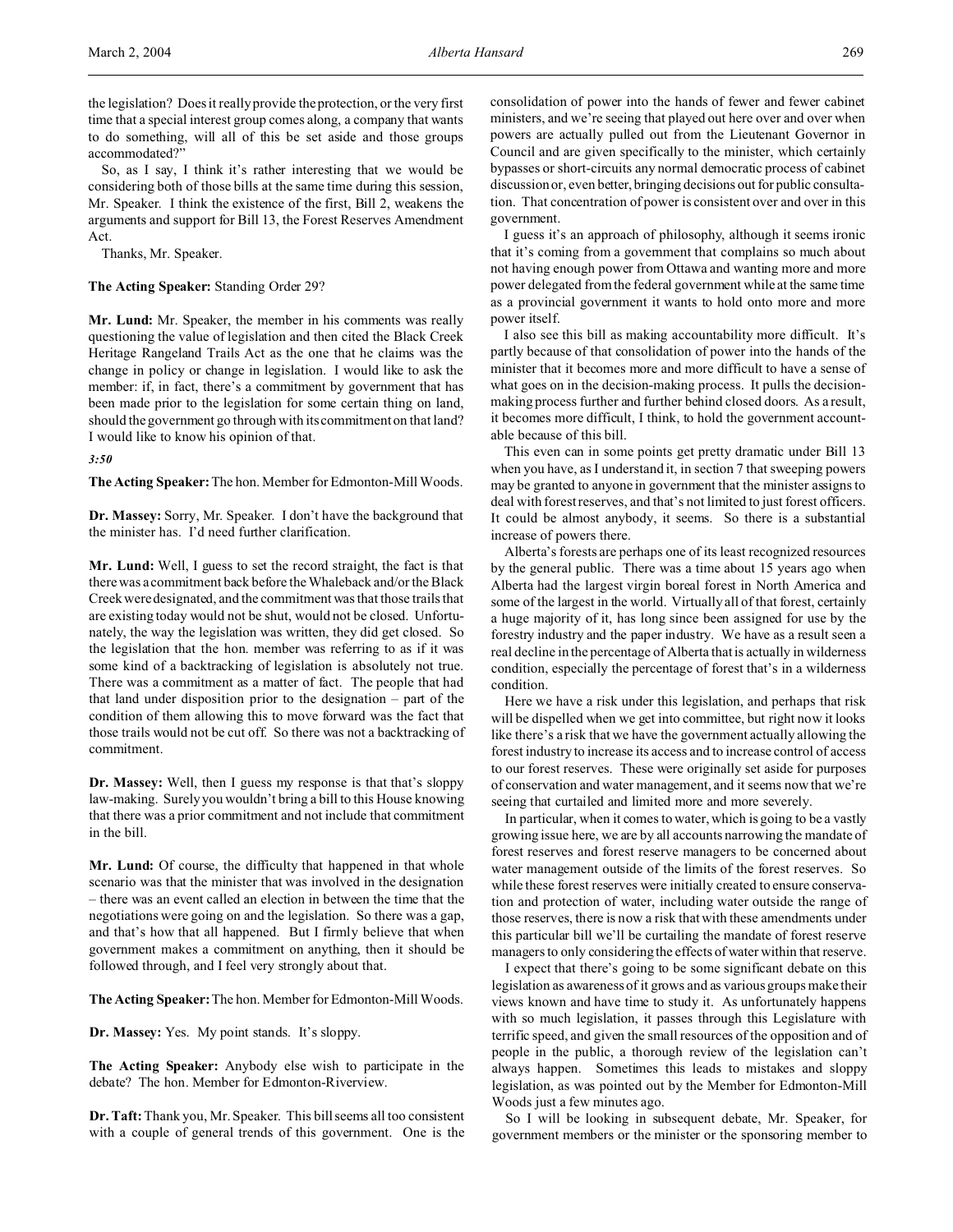perhaps consider amendments to reduce the consolidation of power in the hands of the minister. Why are we having it do that? Are these cabinet ministers not already powerful enough to do their jobs? Why do they have to be able to have fewer and fewer lines of accountability and fewer and fewer counterbalances to their decision-making? That'll be, perhaps, my key concern as I watch this legislation unfold.

Thank you.

**The Acting Speaker:** Standing Order 29. Anybody else wish to participate in the debate?

The hon. Member for Olds-Didsbury-Three Hills to close debate.

**Mr. Marz:** Thank you very much, Mr. Speaker. I commit to the members that spoke that I'll review their comments and questions in *Hansard* and be prepared to answer their questions once we get into committee. So, with that, I would call for the question.

[Motion carried; Bill 13 read a second time]

## head: *4:00* **Government Bills and Orders Third Reading**

# **Bill 11 Alberta Personal Income Tax Amendment Act, 2004**

**The Acting Speaker:** The hon. Member for Lac La Biche-St. Paul.

**Mr. Danyluk:** Thank you very much, Mr. Speaker. I'd like to move Bill 11, the Alberta Personal Income Tax Amendment Act, 2004, for third reading.

This bill, Mr. Speaker, introduces amendments that will make technical and clarification changes to ensure that provincial legislation remains consistent with federal legislation, with current administration, and with other parts of the act.

Thank you.

**The Acting Speaker:** The hon. Member for Edmonton-Riverview.

**Dr. Taft:** Thank you, Mr. Speaker. It's interesting that in the discussion of the last bill there was a bit of comment about when legislation gets rushed through too quickly and not enough people are involved and the stakes get made and then we're back having to revise bills in the subsequent session. I wonder if that might be what's happened here as well.

This particular bill, which is fairly brief, fairly small, basically addresses technicalities, and it seems to make some corrections, in effect, to legislation that was passed earlier. So one of the lessons here might be that if the government took a bit more time in drafting legislation and debating it and distributed it a bit more widely, we might actually be able to avoid having to keep coming back to correct bills in subsequent legislation.

So this is more or less, I think, a housekeeping bill. I don't think it requires much in the way of comment on this, although there are a couple of questions such as the one about: why do we have to be discussing the bill in the first place? Why wasn't the job done correctly last spring when we passed what was then, I believe, Bill 4?

I guess we might as well move things along, so I will stop my comments there, Mr. Speaker. Thank you.

**The Acting Speaker:** Anybody else wish to participate in the debate?

The hon. Member for Lac La Biche-St. Paul to close debate.

**Mr. Danyluk:** Thank you very much, Mr. Speaker. I'd just like to say that there were changes that were made to the federal acts and federal bills, and this government, I believe, was very prompt in identifying those changes. That's why it's before you here today.

Thank you very much, Mr. Speaker.

[Motion carried; Bill 11 read a third time]

# **Bill 5 Family Support for Children with Disabilities Amendment Act, 2004**

**The Acting Speaker:** The hon. Deputy Government House Leader on behalf of the Minister of Children's Services.

**Mr. Zwozdesky:** Thank you, Mr. Speaker. It is indeed my pleasure to move for third reading Bill 5, Family Support for Children with Disabilities Amendment Act, 2004, and I do so on behalf of the hon. Minister of Children's Services.

Mr. Speaker, I know that our Minister of Children's Services would like to extend her thank yous to the MLA for Red Deer-North at the very outset of this debate at third stage for all of the incredible hard work and time and effort that she put into this particular issue and this particular bill on behalf of all of Alberta's children and the youth in our province.

It is groundbreaking legislation through this particular Assembly, and I think all members here are aware of that. The minor amendments outlined in Bill 5 are very necessary prior to proclamation and implementation of the Family Support for Children with Disabilities Act. I think we should express confidence in this legislation, that it is going to be a beacon of light, as it were, across the entire country with reference to the coverage of services for children with disabilities. This particular legislation is, of course, the first of its kind in Canada because it will provide separate and distinct legislation to cover services for the children with disabilities.

I know, Mr. Speaker, that through the various consultation processes and research that has been done for the drafting of this bill many parents and service providers throughout the province were contacted and spoken with and listened to, and we have listened to what they have said to us. Indeed, this legislation itself came out of what we heard from the families of children with disabilities and from other key stakeholders who expressed concern that the unique needs of children with disabilities were not being sufficiently addressed in some cases within the provisions of the child protection legislation.

There are 10 child and family services authorities and the ministerial advisory committee and the expert advisory committee who have actively participated in the process as well, and they, too, need to be thanked. I also know, Mr. Speaker, that our Minister of Children's Services would like to extend her thanks in particular to our colleagues the Minister of Health and Wellness and the Minister of Learning for their insight and willingness to address the challenges that have arisen as this legislation has been developed.

For the past several months we have seen consultation with an even wider range of people, including parents, service providers, and other stakeholders, regarding the drafting of the regulations that will accompany this particular legislation. So the public consultation process that ended just a few days ago in February I think has resulted in very necessary and very good improvements to the services that we are already providing and will provide in the future to children with disabilities.

Specifically, this new legislation will ensure greater consistency in services for children and families and will also ensure that families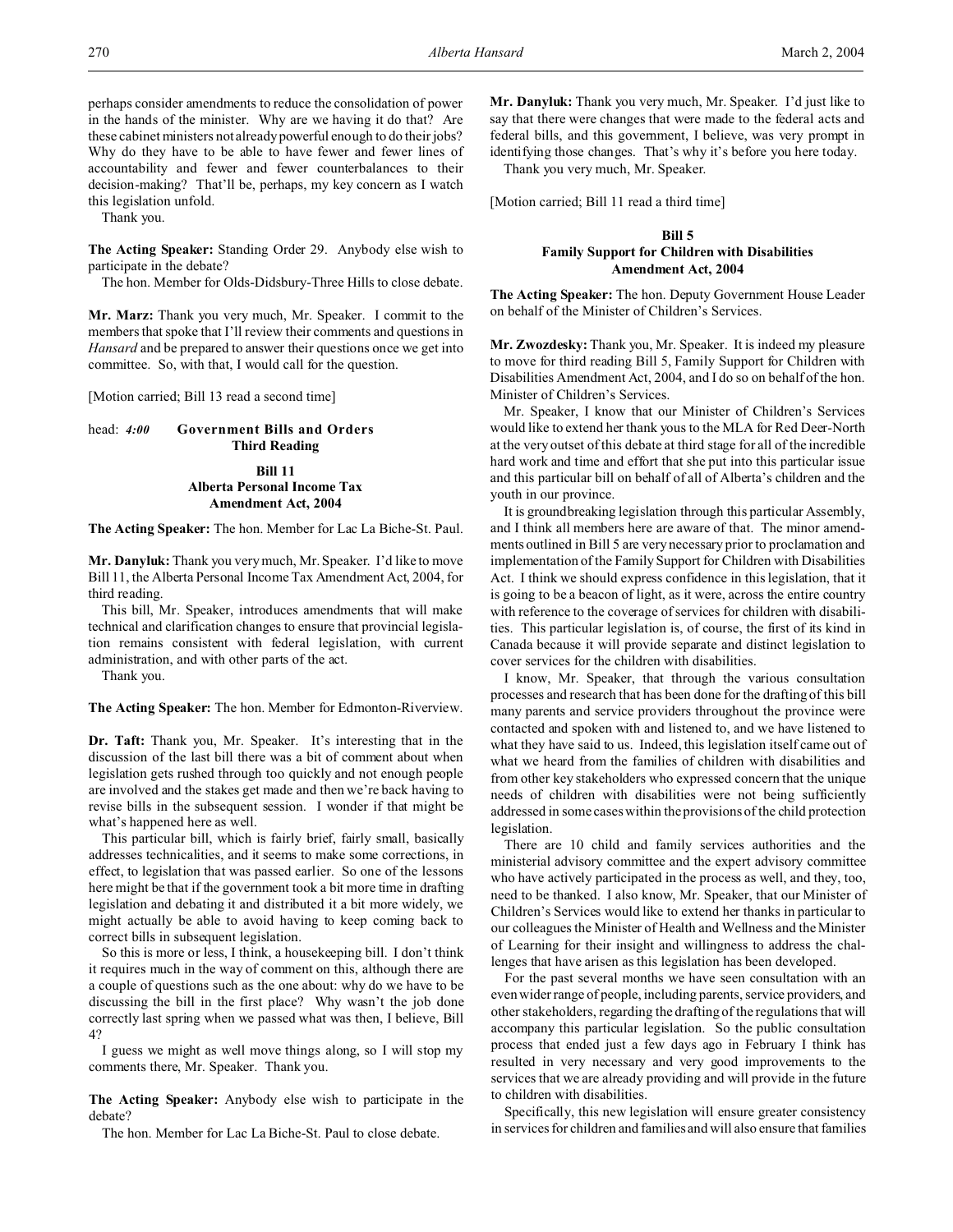and children receive appropriate supports and services based on their assessed needs. This act will broaden the scope of the existing resources for children with disabilities program to focus on supports for the child and the family rather specifically.

The Family Support for Children with Disabilities Act will provide a wide range of family-centred services and supports that will preserve, strengthen, and empower families in caring for their child with a disability. As I have said and other members in this House have said, children are our most precious resource in this province. These are God's children, and they deserve the same opportunity that any other child in Alberta is being offered. The legislation is also going to provide that opportunity well into the future.

Mr. Speaker, I want to add my personal thanks from the Ministry of Community Development, and in my capacity as the minister responsible for the Premier's Council on the Status of Persons with Disabilities my personal thanks are added to the Minister of Children's Services and also to the Member of the Legislative Assembly for Red Deer-North. This is an excellent bit of work here, and we're all thankful to you. I hope that this act will in fact positively affect and change the lives of children living with a disability and their families. I'm looking forward to the proclamation this summer of the Family Support for Children with Disabilities Act, which will of course be a very momentous occasion for our province and for all children with disabilities and for their families.

Thank you, Mr. Speaker. With that, I'm pleased to lend my support to third reading of Bill 5 and do the same on behalf of the Minister of Children's Services.

**The Acting Speaker:** The hon. Member for Edmonton-Mill Woods. *4:10*

**Dr. Massey:** Thank you, Mr. Speaker. Just a few final comments on Bill 5. Bill 5 essentially takes the definition out of Bill 23 with respect to disability and expands upon it.

It's a bill that everyone wants to succeed, Mr. Speaker. The definitions are extremely important to families that have children needing services and needing help from the government. The wording is crucial. I thought it telling, because I'm fairly well acquainted with the area, that I still found myself asking the minister for examples of the various categories. I think that that's going to continue to be a problem for parents, and it wouldn't surprise me if we're back here a third time at it trying to clearly define what is meant with respect to the act. I hope that's not the case.

When the minister was good enough to give examples, it became clear. Unfortunately, those examples aren't in the act. It's really an act that requires plain English, and it's an act that has to be written with an eye on the prospective reader, which is parents in this province who are seeking assistance for their youngsters. So I hope that we won't be back here, but it wouldn't surprise me if we are, Mr. Speaker, making modifications to it.

With that said, Mr. Speaker, I'll support the bill and, as I said, hope that it does the job that it was intended to do, and that's to bring some clarity to section 1(c) of Bill 23.

Thank you.

**The Acting Speaker:** The hon. Member for Red Deer-North.

**Mrs. Jablonski:**Thank you, Mr. Speaker. I'm very pleased to stand on third reading of Bill 5, the Family Support for Children with Disabilities Amendment Act, 2004.

I just want to go over the five amendments that this act involves, and those amendments include clarifying and broadening the definition of disability; changing the phrase "therapeutic services" to "child-focused services"; requiring the director and the appeal panel to consider a family's specific circumstances as set out in regulations when making decisions that affect services to be provided; the fourth one, stipulating a residency requirement for children and families receiving services under the act; and the fifth and last amendment, allowing a parent under the age of 18 to enter into a legal agreement regarding supports for their disabled child.

I think that during debate last Tuesday the hon. Minister of Children's Services clarified issues that were raised by members of the Assembly.

I'd like to thank all members for their support of this legislation, and I would just like to say thank you again, Mr. Speaker, and move third reading of this bill.

## **The Acting Speaker:** Standing Order 29?

The hon. Member for Edmonton-Highlands.

**Mr. Mason:** Thank you very much, Mr. Speaker. I'd like to speak to this bill, Bill 5, the Family Support for Children with Disabilities Amendment Act, 2004. This bill, I think, does what it sets out to do. It tightens the definition of disability, eligibility, services, and guardian, and it gives some direction on decision-making under the act. At least on the surface it looks like these changes will facilitate how families with disabled children are assisted and will help to ensure that children with conditions that could be treated medically are not grouped under the label disabled and hence may be eligible or ineligible for services.

So, Mr. Speaker, I just want to indicate that the New Democrat opposition thinks that this bill is generally positive, makes changes that are going to do more good than harm, and we are pleased to support the bill.

Thank you.

**The Acting Speaker:** Standing Order 29? Anybody else wish to participate in the debate?

The hon. Deputy Government House Leader on behalf of the Minister of Children's Services to close debate.

**Mr. Zwozdesky:** Thank you, Mr. Speaker. You know, there are many occasions when members of this House take strong stances in opposition to certain things that are sometimes advocated, and on the other side of that coin there are occasions when everybody knows what is serving the common good and comes to agreement. I think we see that case here, which is again reflective of the comments that I alluded to in the opening remarks.

I'm pleased to conclude debate at this time on this important and historic legislation.

[Motion carried; Bill 5 read a third time]

# head: **Government Bills and Orders Committee of the Whole**

[Mr. Shariff in the chair]

**The Deputy Chair:** Hon. members, we'll call the committee to order.

#### **Bill 7**

#### **Senatorial Selection Amendment Act, 2004**

**The Deputy Chair:** Are there any comments, questions, or amendments to be offered with respect to this bill? The hon. Minister for International and Intergovernmental Relations.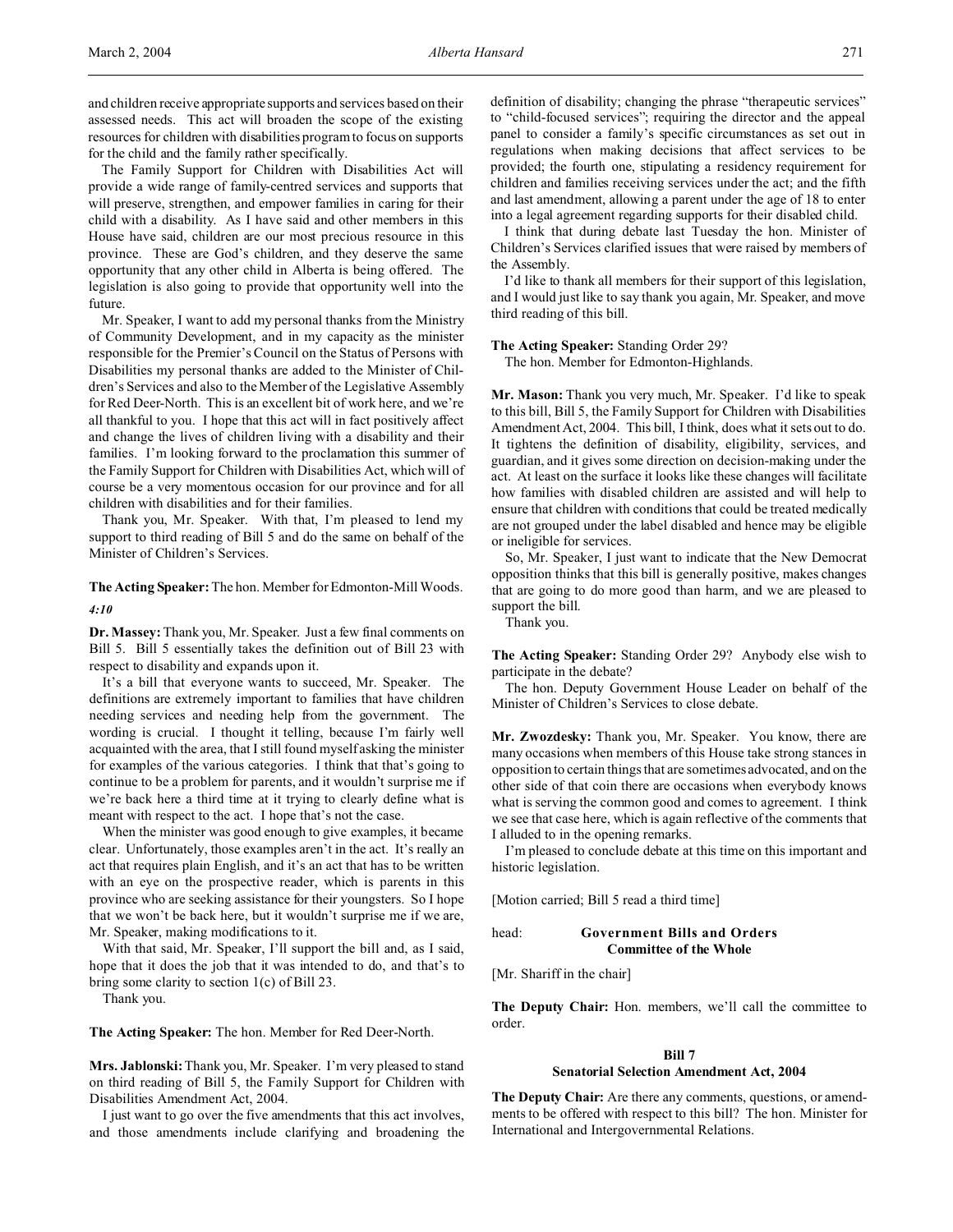As you know, Mr. Chairman, Senate reform has long been a priority for this government, and there is a renewed interest in change with respect to many aspects of looking at the future structure of our government, not just in Alberta but, as I've said, in other parts of Canada. As an example, it was not too long ago that, as I recall, statements were made on this topic by the Premier of Nova Scotia, and he was indicating that the Senate structure needed to be examined, needed to be reformed. They had their views on that particular topic, but it was certainly important to them as well, and I sense that there is a similar interest in many other parts of Canada.

So as far as the bill is concerned, Mr. Chairman, Bill 7 represents an important but relatively small component of the government's overall activity in this very important area of Alberta's place and Alberta's future as far as Confederation is concerned, but also it's a matter for consideration by other provinces all across our land.

I want to emphasize, because there were certain remarks made by the Member for Edmonton-Centre evening last, that this is only a small component of our overall effort in looking at various aspects of Alberta's role in Confederation. As members should be aware, we do have a committee chaired by the Member for Edmonton-Rutherford that has been struck and has been hard at work going across the province from north to south and east to west and into our major urban centres providing a vehicle for Albertans through public hearings to express their views about how our place in Confederation could be enhanced. That, of course, has application possibly to all the provinces in Canada. They might want to examine this overall matter and pursue various initiatives as well.

The committee has been very busy in doing their work. I think that for a topic of this type it has had considerable media coverage. It has had, I think, a pretty good attendance given the time of year that these hearings are being held and the lack of co-operation of the weather on certain particular evenings, and there's certainly been no shortage of views and recommendations coming from the Alberta public on this overall issue.

## *4:20*

There have been, yes, additional comments with respect to Senate reform. There have been comments with respect to gun control, the collection of taxes, the future of the Canada pension plan as it applies to Alberta. The list is very, very long. It will be, I think, a very important but also a very challenging task for the committee when it is done to bring all of this material, all of these viewpoints, ideas, and recommendations together as a report to myself as minister. But, of course, I am only one person involved in this overall work. It will be something that will have to be considered by government, and certainly we will want to, I would expect, further consult and get a reading of the public's views once we have a report to present from the work of that committee.

At the first ministers' level I believe that there are two things that I'd like to comment on. In a general way there has been additional impetus given to working on new arrangements and more effective ways of relating to and working with the federal government in this country. The first ministers of the provinces and territories have agreed to set up a structure called the Council of the Federation. It's had its first meetings, and there is there, I think, a new sense of cooperation and cohesion as far as the provinces are concerned in terms of the way they present various recommendations and enter into various agreements with the federal government. To this point in time the federal government has been responsive to a large degree to the ideas and initiatives being put forth from the Council of the Federation.

We look forward, Mr. Chairman, to being very active in the area of interprovincial relations and federal/provincial relationships, and we are far from just dealing as a government overall with Senate reform. Bill 7 is a time-sensitive matter. We need to extend the Senatorial Selection Act so that the provision is still there for the selection by the province of our future Senate nominees, and I would request the Assembly's consideration in having this passed.

I would just like also to assure members of the Assembly that the whole matter of improving overall governmental relations and our place in Confederation is a very high priority with our Premier, with our caucus, and we are certainly working on matters far beyond this particular bill, Bill 7. Bill 7 is one important step in an otherwise very important area with many, many facets to it.

Thank you.

**The Deputy Chair:** The hon. Member for Edmonton-Highlands.

**Mr. Mason:** Thank you very much, Mr. Chairman. I'm pleased to rise and address Bill 7, the Senatorial Selection Amendment Act, 2004, and very pleased to announce today that Alberta New Democrats are prepared to support a triple-E Senate. That stands for eliminate, eradicate, and erase.

The position that we have taken for many years, Mr. Chairman, has been to eliminate the Senate, to abolish it. I like to think that the New Democratic Party in Canada was the leader in Senate reform and is prepared to go further than any other party in reforming the Senate. It is a rather useless encumbrance, and that is not to say that many of its members are not distinguished Canadians and actually do good work, but having a Senate of the form in Canada is not useful and not democratic. So the question is then: why eliminate it instead of reform it? To go back . . .

**Mr. Dunford:** I'm sending a copy of your speech to Tommy Banks.

**Mr. Mason:** I hope you'll include, hon. member, the part about the distinguished Canadians who do good work.

It is something that we think is not acceptable in a democratic society, to have something appointed essentially by the Prime Minister, and we question the need for a check on the democratic passions of the House of Commons.

I might point out that this was certainly the view about the time of Confederation, and the House of Lords, upon which the Canadian Senate was modelled, was considered to be a check on the democratic passions of the population. There was a great deal of nervousness among the privileged classes of Britain in those days about the extension of the franchise, first to all men and later on to women as well. There was a real concern that democracy might get away on them, and they might find themselves having to work for a living. But, in effect, that has never been the case. In fact, there's been a long period of struggle in Britain, in Australia, and in Canada to restrict the upper House's powers and its ability to prevent and hold up legislation that the democratically elected House decided to put forward.

It's interesting to note, Mr. Chairman, that a number of provinces used to have upper Chambers that were appointed in the same fashion; that is to say, by the government for extended terms. They have gradually been eradicated, and the last to go was that of Quebec, which was eliminated in I believe 1967 or 1968. They did away with the Red Chamber in Quebec.

The history of these upper Chambers in Canadian history going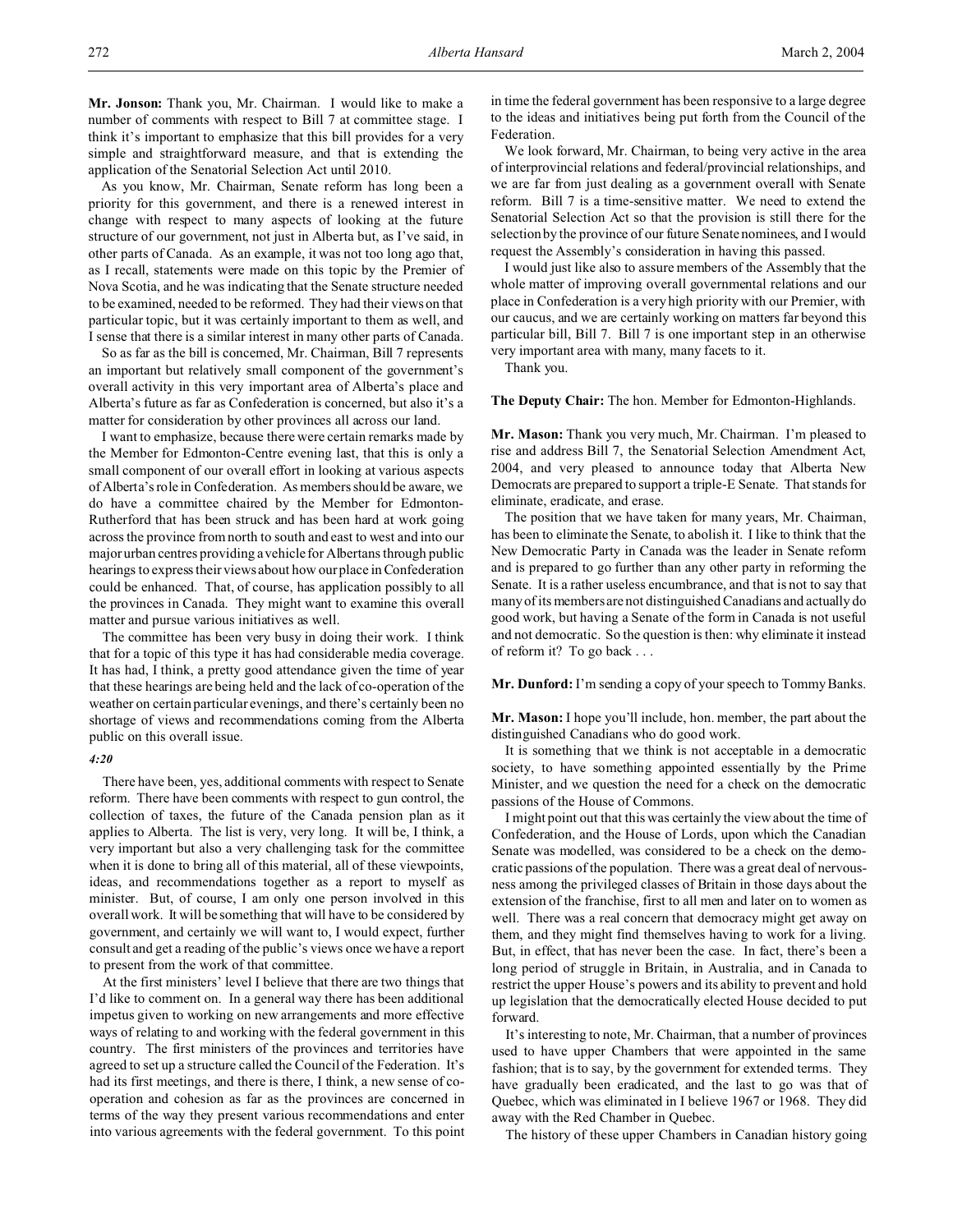back before the Canadian Senate and before Confederation was that they were essentially appointed by the British Crown in order to retain control, Executive Council, and were in fact an instrument of British control over the colonies that came to make up Canada. Gradually, as responsible government developed and colonial Legislatures evolved, they came into conflict with the appointed Executive Council, the governor and council.

That has largely been resolved today in the sense that in Canada as in Britain the Senate, or the upper Chamber, no longer has the ability to permanently hold up legislation which has been approved by the lower Chamber. So it has now some power to delay.

#### *4:30*

The question is whether or not this is necessary and whether or not it's necessary to have a Senate to represent provincial interests. I think that that's a very debatable proposition. I believe that provinces in this country do indeed have a considerable amount of power and particularly when they can work together. That doesn't eliminate a considerable amount of frustration with the actions of the federal government from time to time, and that's not limited to Alberta or even to western Canada. So I think we would be far better off, Mr. Chairman, to eliminate the Senate and work towards a more co-operative style of federalism, and I think that some steps have been taken in that regard.

Now, I think that some of the activities of this government, Mr. Chairman, have been political and partisan in nature and quite counterproductive. I'm thinking about some of the actions the government has taken with respect to Kyoto, with respect to the Wheat Board, with respect to the gun registry, and so on. These activities are not designed to resolve these issues, and I certainly think that constructive efforts in those areas would be of some use. But they are very often based on simply distraction and attempting to get Alberta voters fired up about the federal government in Ottawa as a means of distracting them from issues here in Alberta. So, for example, I'm thinking of electricity deregulation. I'm thinking of automobile insurance, the cuts to education, and so on.

I don't believe that this use of fed-bashing, if I may call it that, is constructive, and it certainly doesn't work to strengthen the unity of the country. I think there are legitimate interests that Alberta has in Confederation, and they do need to be represented, but the government has in my view misused its platform in order to distract attention from a serious and growing number of problems here in this province.

Mr. Chairman, I want to talk a little bit about proportional representation. I think part of the reason some people feel alienated in western Canada has to do with the system of individual geographical ridings which we use in Canada, and it's one of the few democratic countries left in the entire world to use this type of system. I think there are only about three or four. Most democracies now either use a form of proportional representation or mixed member proportional representation, which does allow the retention of geographical districts and makes sure that there is geographical distribution of the representation in the Assembly or the parliament, but the numbers are proportional to the votes cast for the party.

I think that it would be quite beneficial to people's feelings of alienation if we had that sort of system. I think it would go a long way towards relieving that because every vote would count. For example, if you lived in Quebec and you wanted to be a Reformer, you wouldn't feel that your vote was lost because your candidate had no chance of winning. Similarly, if you were a Liberal candidate in Alberta, you might feel that you might still – yeah.

So, Mr. Chairman, I think that it is an important reform and one whose time has come. I think the idea of the triple-E Senate, which was just adopted from the United States, is not suitable to Canadian conditions despite all the attempts to try and make it appear as if it's a relevant institution. I don't believe that we should be having to import our institutions from the United States, which has quite a different constitutional structure altogether.

I just want to say as well, Mr. Chairman, that I'm very interested in the exercise going on in British Columbia right now, where the government there has essentially convened a group of citizens drawn from all walks of life and all areas almost by lot, as I understand it, and put them to work drafting changes to the political system and the democratic system in that province. One of the things that they've arrived at I think is a proposal for a form of proportional representation in that province, and British Columbia may well be the first province to bring that system in. Of course, British Columbia is highly polarized, and some of the smaller parties are not represented at all in the Legislature, and I think it's the intention that a greater number of voices will be heard if that sort of system is brought into place.

I would have preferred that the government of Alberta do something like that rather than establish the committee that it has. The committee that has been travelling around the province I guess has had a couple of strikes against it. One is that it has only got members of the Conservative Party on the committee, and for a committee to go out and try to represent and hear from Albertans of all different opinions and perspectives, I think it's important that it be representative of the Legislature rather than just the government. I think that this has been one of the reasons why only certain perspectives have been brought before the committee.

I also think it's the case that the terms of reference of the committee have brought forward people who are for one reason or another dissatisfied with Alberta's role in Confederation. I'm not suggesting for a moment that only those people have come forward, but it has been a bit of a magnet, I think, for those people who have hard-core provincial rights and Alberta-alienation types of views. I just want to indicate that I think that the government could have taken a much broader perspective and talked not only about Alberta's place in Confederation but talked about how democracy works in Canada and how it works in Alberta. It could have been an all-party committee, it could have had a broader mandate, and I think that it would have heard from a broader cross-section of Albertans and probably would have been able to provide us with a more balanced and broad perspective.

Mr. Chairman, I want to indicate that that's more or less my comments on Bill 7. We will not be supporting it.

I think, just in conclusion, it's important to review the history a little bit of the government's efforts in respect to electing Senators here. Of course, under the government of Brian Mulroney an elected Senator or two were appointed by the government, but in the Senate election most recently that was not the case. It was held in 1998. The election coincided with municipal elections held across Alberta that October, and there was a lot of protest from municipal governments at having the senatorial election foisted on them. The two top vote winners were to be put forward by the provincial government.

## *4:40*

It had a serious credibility problem from the start, Mr. Chairman. The Prime Minister at the time, Mr. Chretien, made it clear that he had no intention of appointing the winner of the election. Before the vote was held, he filled the vacant Alberta seat by appointing Douglas Roche, a former Progressive Conservative Member of Parliament.

Now, Mr. Roche, it turns out, has been one of the most outstanding Senators that that Chamber has ever seen, and notwithstanding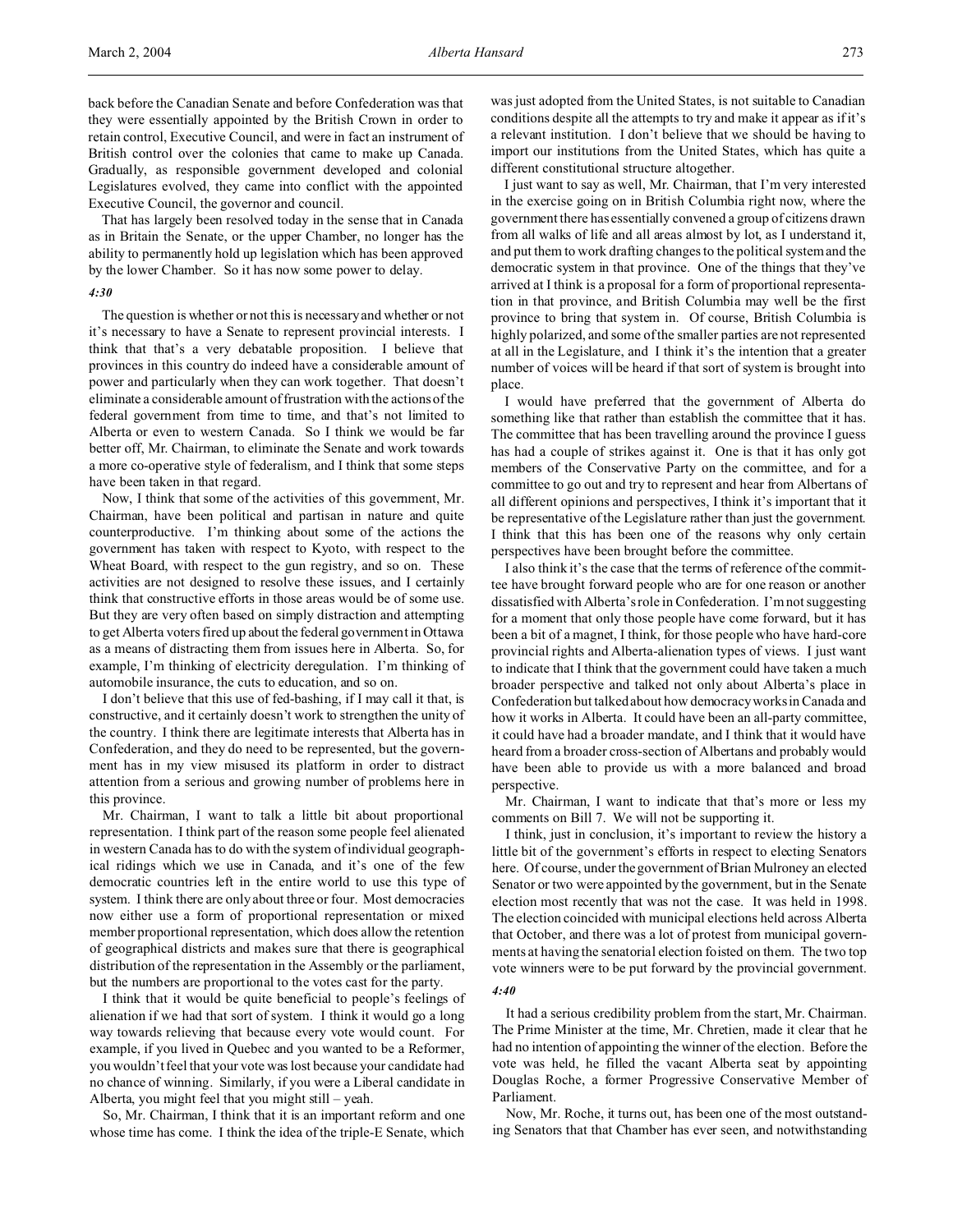In that election, Mr. Chairman, neither the Liberals nor the New Democrats fielded a candidate. The Reform Party ran two candidates, and there were two independent candidates. One of the independents was actually somebody who had run for the Reform nomination for the Senate but came in third. So really what you had were three Reform candidates for the Senate, two of whom were official and the other independent was unaffiliated. So it was seen at the time by many people as a Reform Party exercise, and I think that's what it was, Mr. Chairman, and a futile one at that.

Public interest was extremely low. Because people were voting for municipal councils at the same time, it was difficult to know exactly how many people didn't bother to cast a vote for the Senate elections, but I think estimates are that as many as half of the people who went to the polling stations that day left their Senate ballot blank.

So it turned out to be a big embarrassment for the government, Mr. Chairman. You know, quite frankly, we haven't heard that much from this government about Senate reform since then, but they have put this little bill in here just to keep their Senate bill alive, and I suppose that they need to do that in order to satisfy certain sections of their supporters. But I think that election showed just how indifferent most Albertans really are about the government's triple-E Senate reform project.

You know, I think, Mr. Chairman, they are far more concerned about the government's handling of the BSE crisis, about the government's handling of the deregulation crisis, about the government's handling of the education crisis, or about their handling of the auto insurance rates crisis. All four of those crises are far more at the top of mind of Albertans than the triple-E Senate or the Canadian Wheat Board or any of the other little federal issues that this government would rather be talking about.

I think that the public is seeing through the exercises that the government goes through when it's talking about some of these federal issues, and they know that it's not the kind of thing that they particularly care about. They are not the kinds of things that affect them in their daily lives, and I think that they feel that the government is off base and out of touch by putting so much emphasis on these peripheral and marginal issues. That's what I think this is, and I think this bill is merely an attempt to keep this issue alive so that the government at some time can raise it again when there might be a little bit more interest and so that they can escape criticism from their supporters to whom this is a somewhat important issue.

Thank you very much, Mr. Chairman.

## **The Deputy Chair:** The hon. Member for Drayton Valley-Calmar.

**Rev. Abbott:** Thank you, Mr. Chairman. It gives me great pleasure to rise and join the debate in Committee of the Whole on Bill 7, the Alberta Senatorial Selection Amendment Act, 2004. I'd just like to make a few remarks. I do support Bill 7. As a matter of fact, the Alberta government has long advocated for Senate reform, and it's something that I do personally believe in as well.

Alberta has held the only two Senate elections in Canadian history. Our province has lobbied other Canadian governments in support of Senate reform, and we continue to raise the issue with the Prime Minister at every opportunity. As a matter of fact, I understand that this has been as recent as the last first ministers' meeting in January. Our hon. Premier was there, and I know that Senate reform was one of the items on the agenda.

In 2002 the Alberta Legislature reaffirmed its support of a triple-E

Senate by passing a resolution calling on the Prime Minister to respect democracy and appoint one of the province's elected Senate nominees. Following that, our Premier wrote the former Prime Minister again asking that one of Alberta's elected Senate nominees be appointed to fill a vacancy in the upper House. Now, the former Prime Minister chose not to respect the wishes of Albertans on this matter.

With Senator Thelma Chalifoux having reached mandatory retirement age in February of 2004, just last month, and with Senator Doug Roche due to retire in May of 2004, Alberta will actually have three Senate vacancies. That is exactly half of our allotted seats, Mr. Chairman. By agreeing to appoint elected provincial nominees, the current Prime Minister would take a small but important step towards comprehensive Senate reform. It would also demonstrate that the Prime Minister is listening to the concerns of western Canadians, who overwhelmingly support Senate reform, as I will talk about later. Perhaps the Prime Minister, while he's at it, could listen to Albertans and cancel the gun registry as well.

In our federal system the Senate was designed to represent the interests of the provinces in Parliament. So to abolish it, as the NDs have just said, is to lose any hope of a provincial check and balance. Mr. Chairman, what that would do is essentially cut the legs out of any hope for the provinces having a say as to provincial jurisdiction within federal legislation.

Because the current Senate lacks a democratic foundation, it is not performing its function. Currently, Mr. Chairman, it's not an effective counterbalance to the House of Commons. The people, not the Prime Minister alone, should be able to choose their Senators. Again, the NDs don't seem to want to recognize the people's choice, which is really sad for democracy. However, it is the people that have spoken in Alberta, spoken very clearly, yet the Prime Minister has not listened to those concerns.

The Senate should be reformed so that it is elected with equal provincial representation and effective power. That's what a triple-E Senate is. That's what pioneers like Bert Brown have worked so hard on for so many years. People like Ted Morton have also worked hard to see this happen. Not erase, eradicate, and eliminate, as the NDs say, but elected, equal, and effective, Mr. Chairman.

Currently, Mr. Chairman, the Senate is also flawed because the provinces are not represented equally. In the Senate there are currently 10 seats for New Brunswick, 10 seats for Nova Scotia, four for Prince Edward Island, 24 seats for Ontario, 24 for Quebec, six seats for Manitoba, Saskatchewan, Alberta, and B.C., six seats for Newfoundland and Labrador, and one seat for each of the three territories. This is not even close to equal, not even close.

In 2003 the Minister of International and Intergovernmental Relations introduced through a government motion a model constitutional amendment to reform the Senate. The key provisions of Alberta's proposed model for Senate reform are simple: six Senators per province – that's right; even for Ontario and Quebec six Senators per province – and two Senators per territory. That's the first point.

The second point is elected Senators, elected by the people for the people – elected Senators.

Thirdly, absolute veto power over legislation that is affecting provincial jurisdiction. Mr. Chairman, the current health care debate is a good one. It's something where the provinces are trying to exercise their provincial jurisdiction, yet we have some federal legislation sitting there that could possibly encumber the provinces from doing anything. A reformed Senate would provide a muchneeded balance to the House of Commons. Everybody knows that Albertans want that, that we need that. It would also force the federal government to make better decisions on a day-by-day basis for the benefit of all Canadians.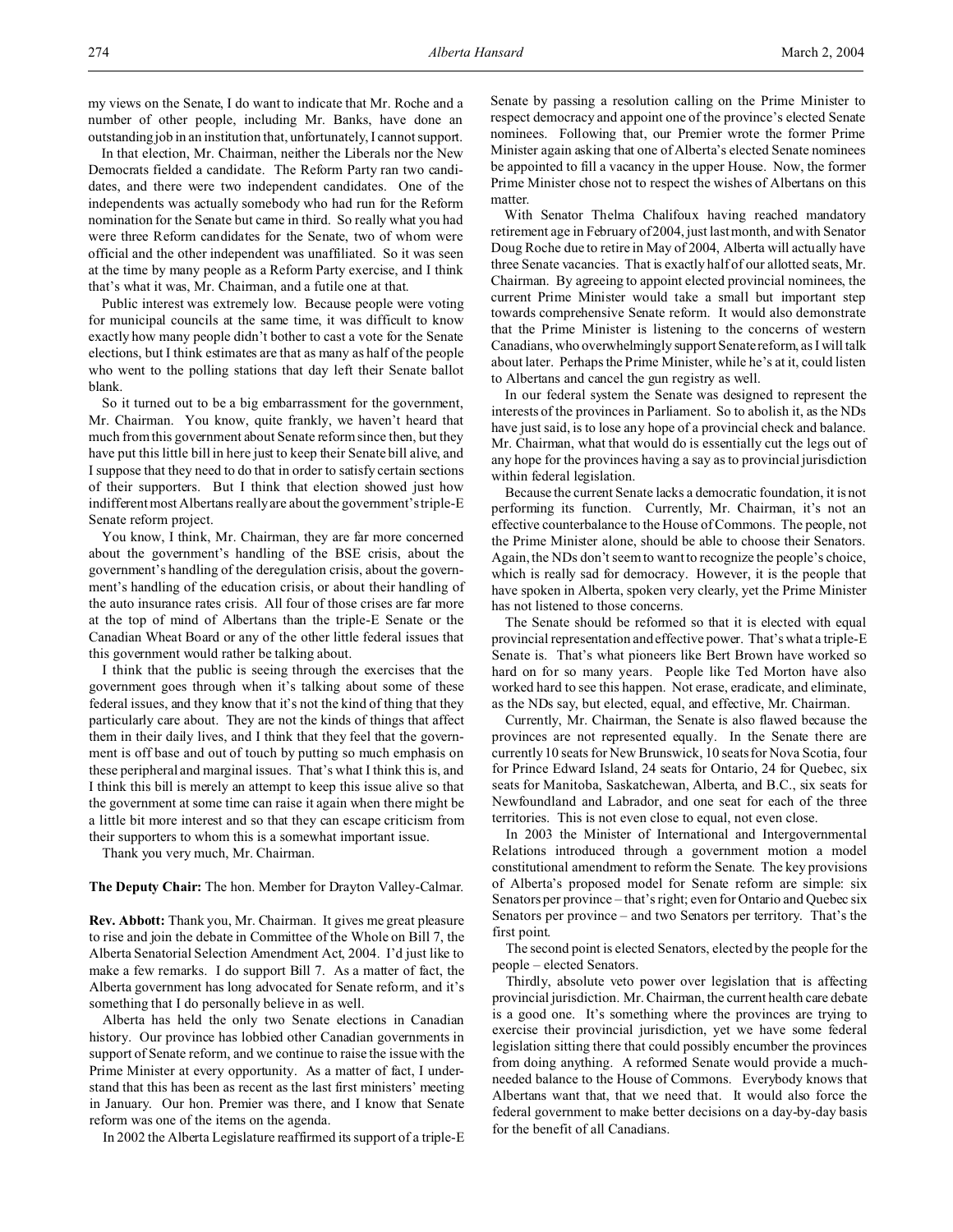*4:50*

More recently, last December the Premier established an MLA committee to consult with Albertans on the current state of federal/provincial relations. Further discussions on Alberta's Senate reform resolution will await the outcome of those consultations. Mr. Chairman, I do look forward to the Member for Edmonton-Rutherford's report. I understand that it's going to be an exciting one and one that is definitely thinking outside the box.

In the meantime, we need to address the fact that the current Senatorial Selection Act will expire on December 31, 2004. As we've been discussing, the act establishes the procedures for the election of Alberta's Senate nominees. It was previously extended in 1994 and 1998, and I believe that we will continue to extend it and to improve upon it until it happens, until we finally get some satisfaction in Senate reform.

The proposed amendments in Bill 7 would extend the life of the Senatorial Selection Act to December 31, 2010, so that senatorial elections may be held in Alberta again. That's what the people want, Mr. Chairman. In fact, a recent Canada West Foundation poll showed that 80 per cent of Albertans support elected Senators, so it is important to Albertans, even though again the New Democrats say that it isn't. It is important. Eighty per cent of Albertans support elected Senators. Therefore, I support elected Senators, and I support Bill 7.

Mr. Chairman, I hope that all my colleagues in this Chamber will join me. Thank you.

**The Deputy Chair:** The hon. Member for Edmonton-Riverview.

**Dr. Taft:** Thank you, Mr. Chairman. My comments on this bill will be fairly brief. In committee I understand that we're to debate section by section. I think that including the title, this bill is only 42 words long, so I will only be debating one section, which is section 2, which reads as follows. "Section 54 is amended by striking out '2004' and substituting '2010'."

Well, I think that's a poor piece of legislation.

#### **An Hon. Member:** It's that simple.

**Dr. Taft:** It's that simple. I think we're missing the whole point here. It's been an interesting debate, though. It's been interesting hearing the perspective from the New Democrats to abolish the Senate completely, which, you know, is not bad. It's been interesting listening to Tory members talk about bigger dreams for Senate reform and equal Senate representation from every province and that kind of thing. Again, a very interesting debate, interesting points.

What I'd like to focus on is the section that I would like to see in here, which would have to do with democratic reform within Alberta, because I think that we could lead this whole debate by example. We could show the federal government what democratic reform is like by reforming our provincial government processes. There are just a few examples I'll lay out.

The Member for Edmonton-Highlands referred to the efforts by the B.C. government, which look really very interesting, in assembling a group of citizens chosen by lottery representing every area of the province and giving them a mandate in law with a budget and with facilitators to come up with a new electoral process for B.C. and then making a commitment to take that proposal to the citizens of British Columbia in the next general election. That's exciting. What I would like to see in a bill addressing democratic reform would be ideas like that.

Some other examples that we could look at in Alberta would be strengthening the legislation governing our Auditor General to give the Auditor General of Alberta the same power that the Auditor

General in Ottawa has to conduct investigations, to make reports public, to subpoena witnesses, and so on and so forth.

We could bring in whistle-blower legislation. Why not do that? I think that would be a great idea, and that would set an example that would be important for the federal government and for other provinces.

We could strengthen the power of our Public Accounts Committee, which was recently compared by a World Bank analyst to public accounts processes in Third World countries. He was in fact shocked and appalled at how little power the Public Accounts Committee in Alberta has. Interestingly, it's been to a large extent the work of the Public Accounts Committee in Ottawa that has led to the exposure of the scandal in Ottawa. I only wish we had a Public Accounts Committee with the same strength here.

So those are some things that I wish were in this very, very brief bill.

As it stands, I'm wondering what's going to happen if the Senators who won the last election die before the deadline, before 2010. What if they change their mind? Or, heaven forbid, what if they get appointed to the Senate? What if the Prime Minister were to appoint Ted Morton to the Senate? Wouldn't that be interesting? Then what's this legislation all about?

The people who were chosen as the so-called Senators-in-waiting were chosen through a process that in the eyes of Albertans had very, very limited legitimacy, and that was now so many years ago that extending the deadline for another six years is silly, and I think it's a distraction from the much more important issues that this province faces.

So I've made my comments clear, and from the very first word all the way through to the 42nd, which is the last word of this legislation, I'm opposed to this bill.

On top of that, Mr. Chairman, I would like to adjourn debate. Thank you.

**The Deputy Chair:** To adjourn debate, hon. Member for Edmonton-Riverview?

**Dr. Taft:** Mr. Chairman, might I make a correction? I would move that we adjourn debate until 8 o'clock this evening. Thank you.

**The Deputy Chair:** No. The motion is not in order. I'm wondering if the hon. member wanted to have a vote. Were you calling the question?

Well, anybody else wishing to participate in the debate then? The hon. Member for Edmonton-Ellerslie.

**Ms Carlson:** Well, thank you, Mr. Chairman. I do have a few comments to make.

Do you want us to adjourn debate, Gene?

## **Mr. Zwozdesky:** Yes.

Ms Carlson: Okay. I'll leave those until 8 o'clock tonight. Thank you.

I'll adjourn debate now on this bill.

**The Deputy Chair:** Well, that motion is not in order, but the motion to adjourn debate is.

[Motion to adjourn debate carried]

**The Deputy Chair:** The hon. Deputy Government House Leader.